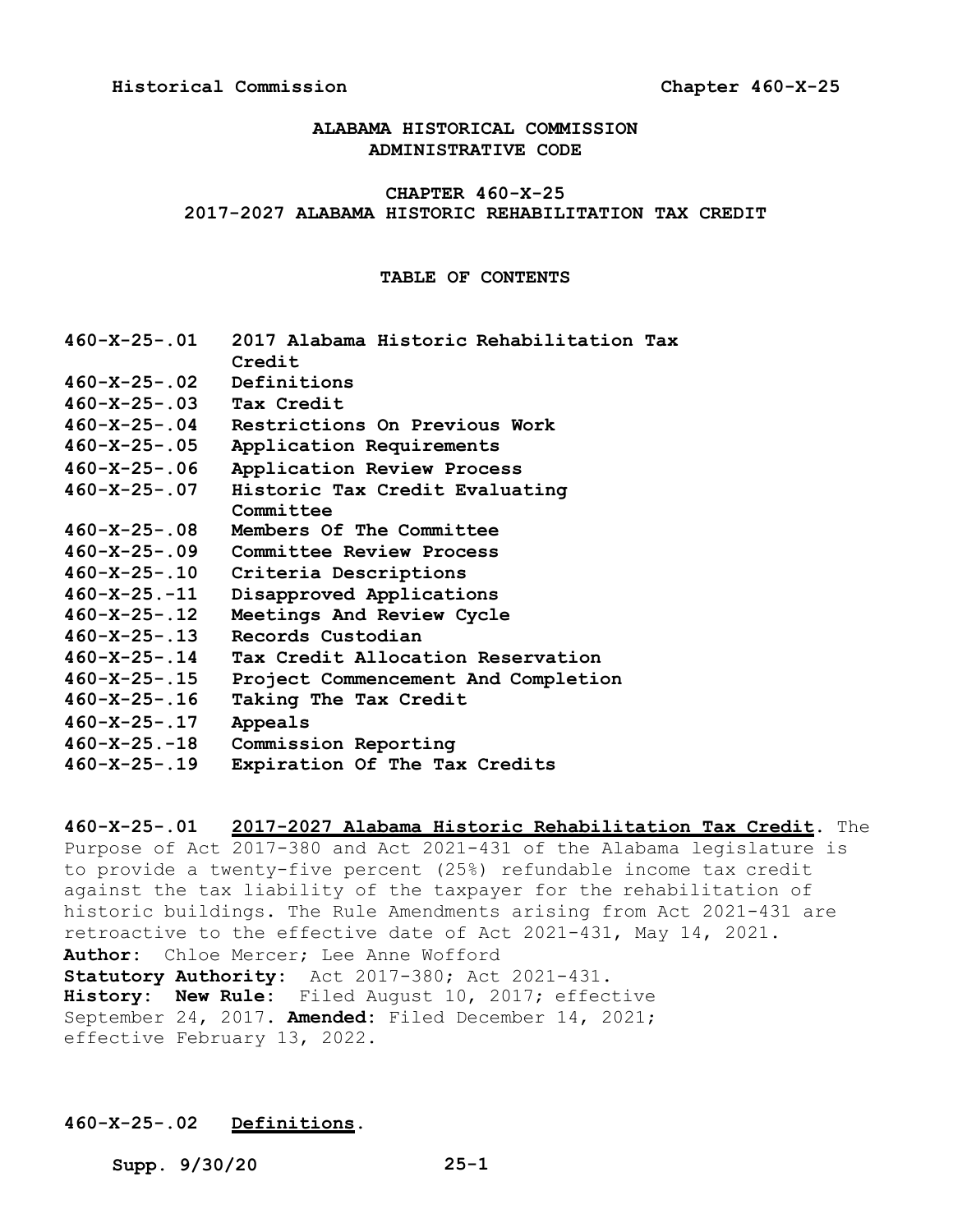(a) Act. Act 2017-380 and Act 2021-431 of the Alabama legislature and its amendments and successor legislation.

(b) Aggregate Tax Credit Allocation Amount. The cumulative limit on tax credit allocations as set forth in the Act per calendar year. As of January 1, 2018, the aggregate amount shall be twenty million dollars (\$20,000,000) per year.

(c) Applicant. For the purpose of this Program, the Applicant shall be the Owner of the Certified Historic Structure or Certified Historic Residential Structure for which tax credits are being applied.

(d) Application. The Application shall consist of three parts: Part A: Evaluation of Program Eligibility, to k Part A: Evaluation of Program Eligibility, to be used by the Commission for making a determination whether a project meets the basic criteria for the 2017-2027 Alabama Historic Rehabilitation Tax Credit Program and to determine if a building is a Certified Historic Structure or a Certified Historic Residential Structure; Part B: Description of Rehabilitation, to be used by the Commission for reviewing proposed Projects for compliance with the Secretary of the<br>Interior's Standards (Standards); and Part C: Request for Interior's Standards (Standards); and Part C: Certification of Completed Work, to be used by the Commission for reviewing completed Projects for compliance with the Standards and Rehabilitation Plan approved under Part B. The Commission staff will develop the parts of the Application and may modify them as needed over time. All required forms, including Parts A, B, C, and Amendment Sheet, are available from the Commission at no cost.

(e) Application Period. The duration of receiving Complete Applications, as provided in Rule 460-X-25-.12, to be considered in the following Review Cycle.

(f) Appraisal. An opinion of value for the Property after rehabilitation is complete, prepared by a licensed real estate appraiser who is a Member of the Appraisal Institute.

(g) Certified Historic Structure. A building located in Alabama which is at least sixty years old, unless the building is an historic building located within the boundaries of a National Monument or Park as declared by the United States Congress or the President of the United States, in which case the federal age provisions shall apply, and that is certified by the Commission as being individually listed in the National Register, eligible for listing in the National Register, or

## **Supp. 9/30/20 25-2**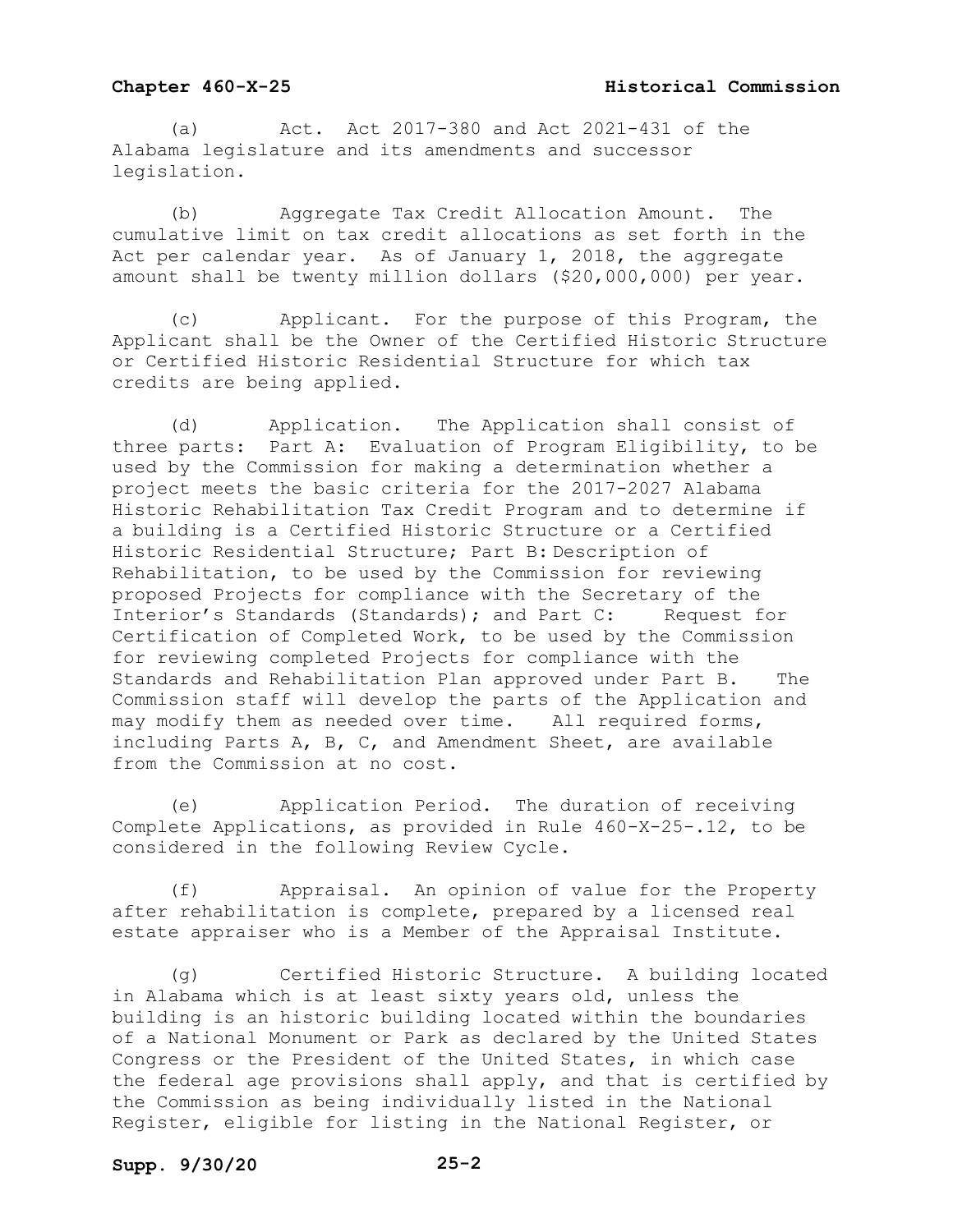certified by the Commission as contributing to the significance of a Registered Historic District.

(h) Certified Historic Residential Structure. See definition for Certified Historic Structure. For the purpose of this Program, this term refers to single-family, owner-occupied residences.

(i) Certified Rehabilitation. Repairs or alterations to a Certified Historic Structure or a Certified Historic Residential Structure that is certified by the Commission as meeting the Standards, which means that it is consistent with the historic character of such property or the district in which such property is located.

(j) Commencement of Rehabilitation. Within 18 months of the date of issuance of written notice of a Tax Credit Allocation Reservation, the Applicant shall incur no less than 20 percent of the estimated costs of rehabilitation described in the Application. Within 36 months of the date of issuance of the written notice of a Tax Credit Allocation Reservation, the Applicant must have incurred an additional 50 percent of the estimated costs of rehabilitation provided in the application. Within 60 months of the date of issuance of the written notice of a Tax Credit Allocation Reservation, the Project must be completed.

(k) Commission. The Executive Director and staff of the Alabama Historical Commission, a state agency, and or any successor to the Alabama Historical Commission. For the purpose of notifications or filing of any Applications or other correspondence, delivery shall be made to: Alabama Historic Rehabilitation Tax Credit Program, Alabama Historical Commission, 468 South Perry Street, Montgomery, Alabama 36130-0900 (US Mail) or 36104 (Courier delivery).

(l) Committee. The Historic Tax Credit Evaluating Committee which reviews Qualifying Projects, approves credits for Projects, and ranks Projects in the order in which the projects should receive tax credit reservations. Members shall consist of the following: Director of the Governor's Office of Minority Affairs, Executive Director of the Alabama Historical Commission, Finance Director, Director of the Alabama Department of Economic and Community Affairs (ADECA), Secretary of Commerce, one Republican House member, one Democrat House Member, one Republican Senator, one Democrat Senator, and the Commissioner of Revenue (non-voting advisory member). The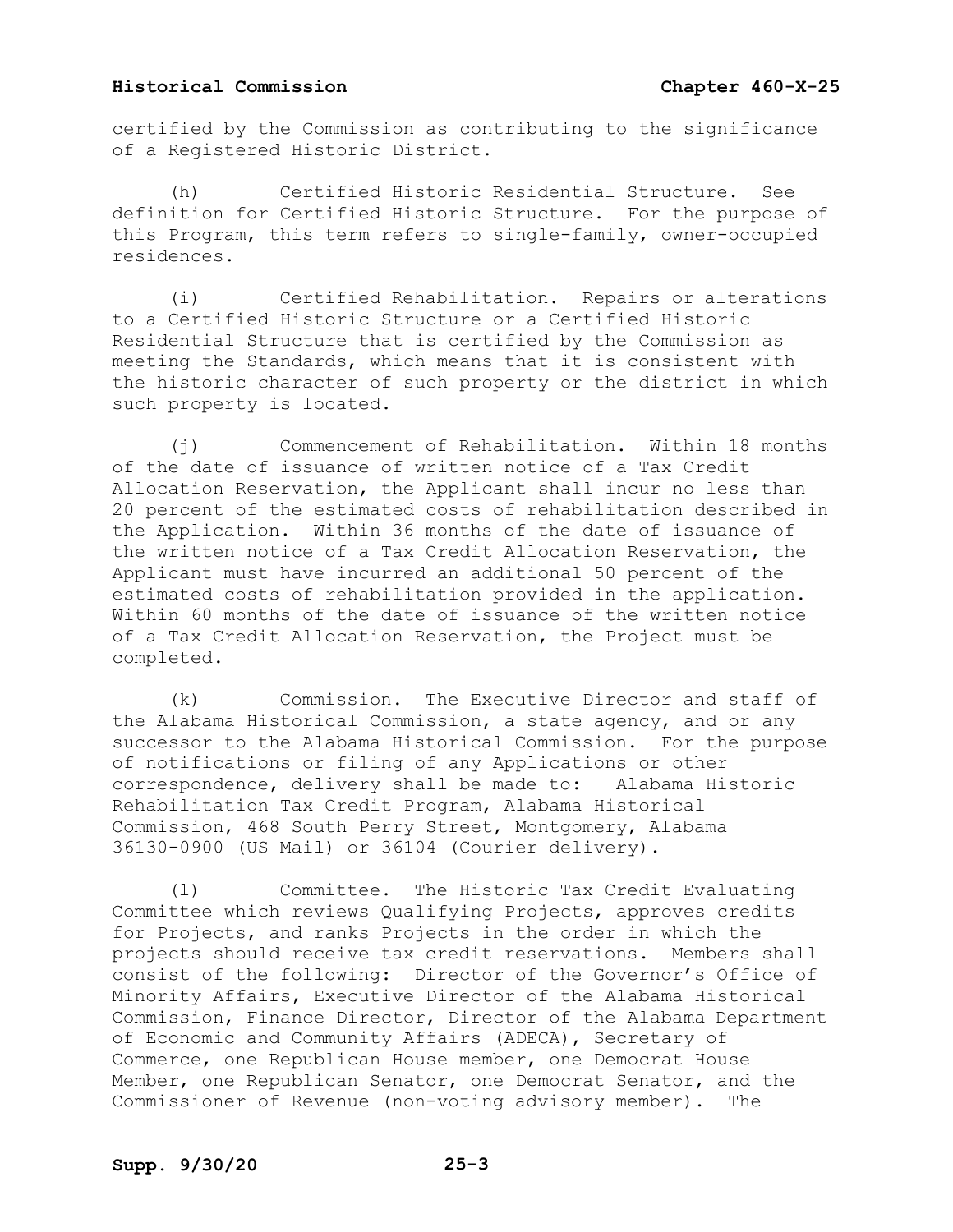Committee shall meet quarterly unless no credits remain or no Qualifying Projects are recommended by the Commission.

Complete Application. Submission of completely filled out Parts A and B that are signed and dated by the Applicant and accompanied by the Application fee, as provided in Rule 460-X-25-.05, photographs and site plan(s), floor plan(s), elevation drawings, and any other supporting exhibits necessary to accurately convey to the Commission the scope of all work that is proposed to the building.

(n) Condition of Work. A qualifier for the approval of proposed work based on the Commission staff's review of an Application where the staff determines that certain aspects of the proposed Rehabilitation Plan shall be modified or deleted before a determination can be made to consider it a Qualifying Project.

(o) Cost and Expense Certification. Based upon a complete schedule of qualified and non-qualified expenditures, grouped by categories of work; a licensed and independent Certified Public Accountant prepares and audits the certification report.

(p) Department. The Alabama Department of Revenue or its successor.

(q) National Register. The National Register of Historic Places, which is the official list of the nation's historic places worthy of preservation authorized by the National Historic Preservation Act of 1966 and administered by the National Park Service, a bureau of the U.S. Department of the Interior.

(r) Owner. A taxpayer filing a State of Alabama tax return or any entity that is exempt from federal income taxation pursuant to Section 501(c) of the Internal Revenue Code, as amended, that owns title to a Certified Historic Structure or Certified Historic Residential Structure or owns a leasehold interest in a Certified Historic Structure or Certified Historic Residential Structure for a term of not less than 39 years. An Owner shall not be considered a private user as defined in Section 40-9A-1, Code of Ala. 1975.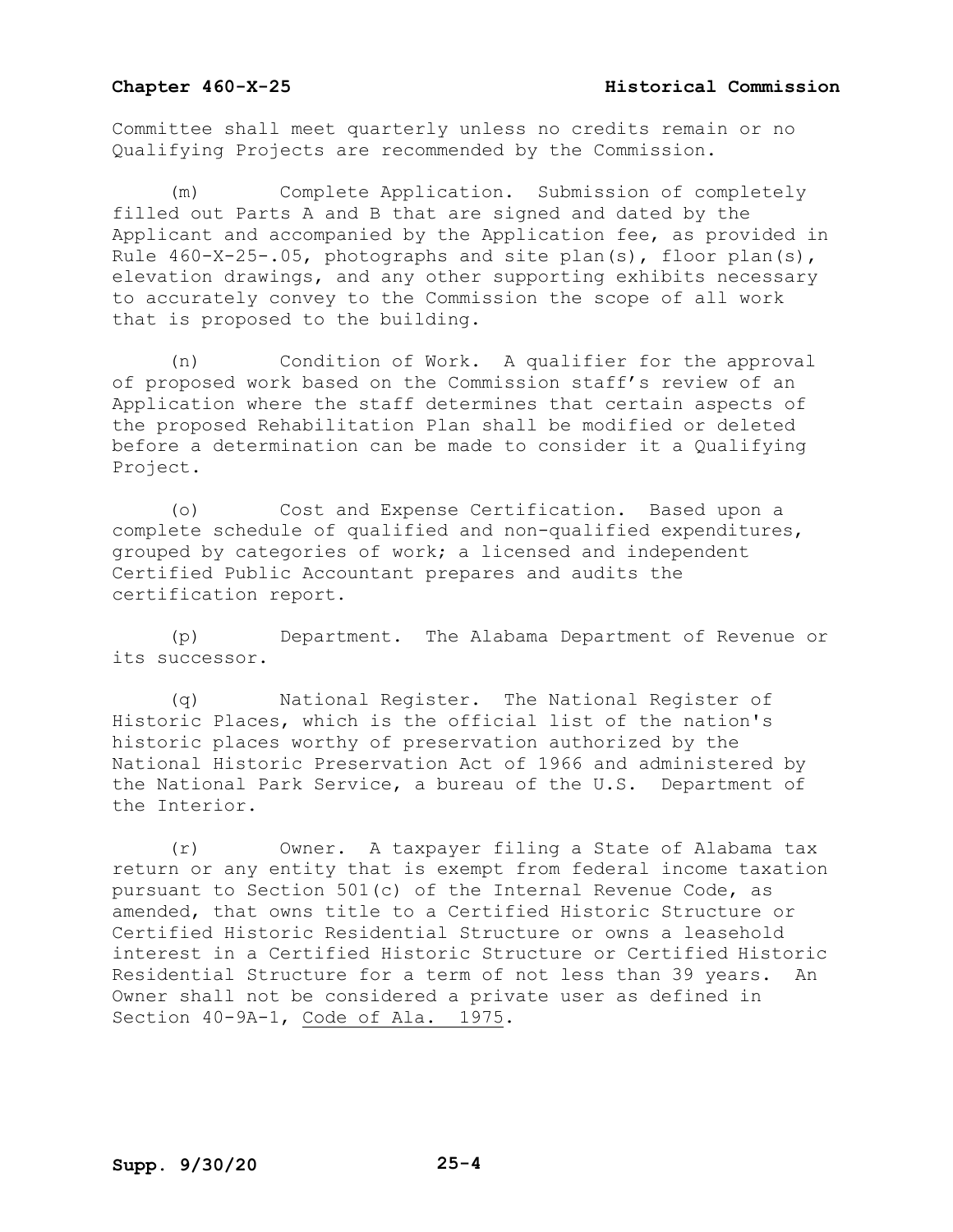(s) Project. A Project includes all work to a Certified Historic Structure or Certified Historic Residential Structure and its site and landscape features, the scope of which is fully described in a Part B and a Rehabilitation Plan. For the purpose of this Program, all work completed on a building and its site and landscape features is subject to review for compliance with the Standards during the period beginning six (6) months before the Application is submitted and continuing through the end of the recapture period.

(t) Program. The Alabama Historic Rehabilitation Tax Credit Program as authorized by Act 2017-380 and Act 2021-431 and described in these regulations.

(u) Qualified Rehabilitation Expenditures. Any expenditure as defined under Section 47(c)(2)(A) of the Internal Revenue Code, as amended, and the related regulations thereunder, and other reasonable expenses and costs expended in the rehabilitation of a Certified Historic Structure. For Certified Historic Residential Structures, this term shall mean expenses incurred by the taxpayer in the Certified Rehabilitation of a Certified Historic Residential Structure, including but not limited to: preservation and rehabilitation work done to the exterior of a Certified Historic Residential Structure; repair and stabilization of historic structural systems; restoration of historic plaster; energy efficiency measures except insulation in frame walls; repairs or rehabilitation of heating, air conditioning, or ventilation systems; repairs or rehabilitation of electrical or plumbing systems exclusive of new electrical appliances and electrical or plumbing fixtures; and architectural, engineering, and land surveying fees.Qualified Rehabilitation Expenditures do not include the cost of acquisition of the Certified Historic Structure or Certified Historic Residential Structure, the personal labor by the Applicant, enlargement of the Certified Historic Structure or Certified Historic Residential Structure, or any cost associated with the rehabilitation of an outbuilding of the Certified Historic Structure or Certified Historic Residential Structure, unless the outbuilding is certified by the Commission to contribute to the historical significance of the Certified Historic Structure or Certified Historic Residential Structure.

(v) Qualified Structure. Certified Historic Structures and Certified Historic Residential Structures that have been substantially rehabilitated.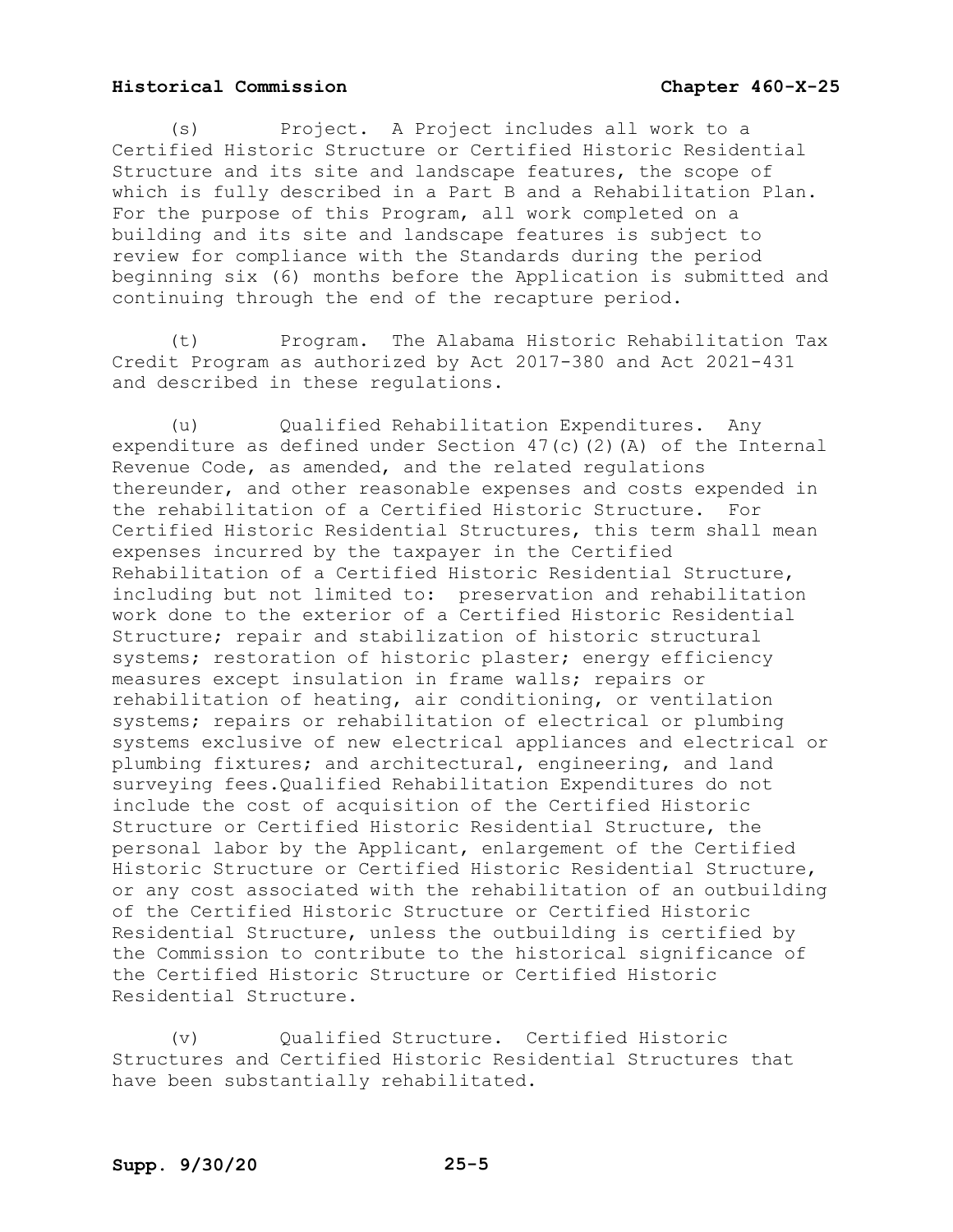(w) Qualifying Project. A Certified Historic Structure or Certified Historic Residential Structure with a Complete Application and a Rehabilitation Plan that the Commission determines will meet the Standards, either as submitted or with Conditions of Work, and is recommended to the Committee for approval and ranking.

(x) Rehabilitation. The process of returning a building or buildings to a state of enhanced utility, through repair or alteration, which makes possible an efficient use while preserving those portions and features of the building and its site and environment which are significant as defined by Part A of the Application approved by the Commission.

(y) Rehabilitation Plan. Descriptions, construction plans, and specifications for the proposed rehabilitation of a Certified Historic Structure or Certified Historic Residential Structure in sufficient detail to enable the Commission to evaluate compliance with the Standards.

(z) Registered Historic District. Any district<br>d in the National Register or any district which is: a) listed in the National Register or any district which is: designated under Alabama or local law as containing criteria which substantially achieves the purpose of preserving and rehabilitating buildings of historic significance to the district; or b) certified by the U.S. Secretary of the Interior as meeting substantially all of the requirements for the listing of districts in the National Register of Historic Places.

(aa) Request for a Tax Credit Allocation Reservation. The submittal of Parts A and B of the Application and Application fee, as provided in Rule 460-X-25-.05.

(bb) Review Cycle. The continuous review of Complete Applications in preparation for and including the quarterly meetings of the Committee to evaluate Qualifying Projects.

(cc) Standards. The Secretary of the Interior's Standards for Rehabilitation as defined by Title 36 Code of Federal Regulations (CFR) Part 67.7. The Standards are as follows:

1. A property shall be used for its historic purpose or be placed in a new use that requires minimal change to the defining characteristics of the building and its site and environment.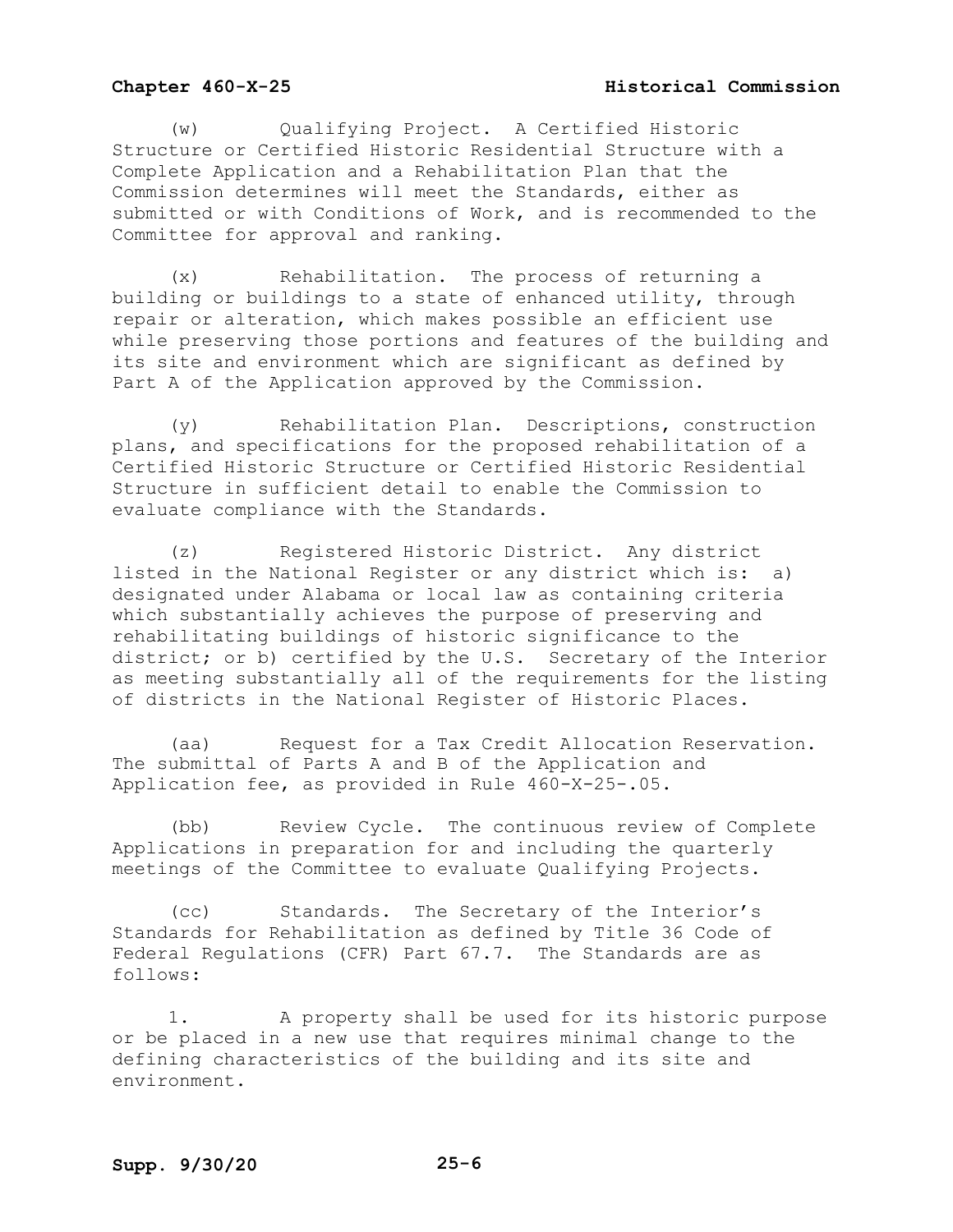2. The historic character of a property shall be retained and preserved. The removal of historic materials or alteration of features and spaces that characterize a property shall be avoided.

3. Each property shall be recognized as a physical record of its time, place, and use. Changes that create a false sense of historical development, such as adding conjectural features or architectural elements from other buildings, shall not be undertaken.

4. Most properties change over time; those changes that have acquired historical significance in their own right shall be retained and preserved.

5. Distinctive features, finishes, and construction techniques or examples of craftsmanship that characterize a property shall be preserved.

6. Deteriorated historic features shall be repaired rather than replaced. Where the severity of deterioration requires replacement of a distinctive feature, the new feature shall match the old in design, color, texture, or other visual qualities and, where possible, materials. Replacement of missing features shall be substantiated by documentary, physical, or pictorial evidence.

7. Chemical or physical treatments, such as sandblasting, that cause damage to historic materials shall not be used. The surface cleaning of structures, if appropriate, shall be undertaken using the gentlest means possible.

8. Significant archaeological resources affected by a Project shall be protected and preserved. If such resources must be disturbed, mitigation measures shall be undertaken.

9. New additions, exterior alterations, or related new construction shall not destroy historic materials that characterize a property. The new work shall be differentiated from the old and shall be compatible with the massing, size, scale, and architectural features to protect the historic integrity of the property and its environment.

10. New Additions and adjacent or related new construction shall be undertaken in such a manner that if removed in the future, the essential form and integrity of the historic property and its environment would be unimpaired.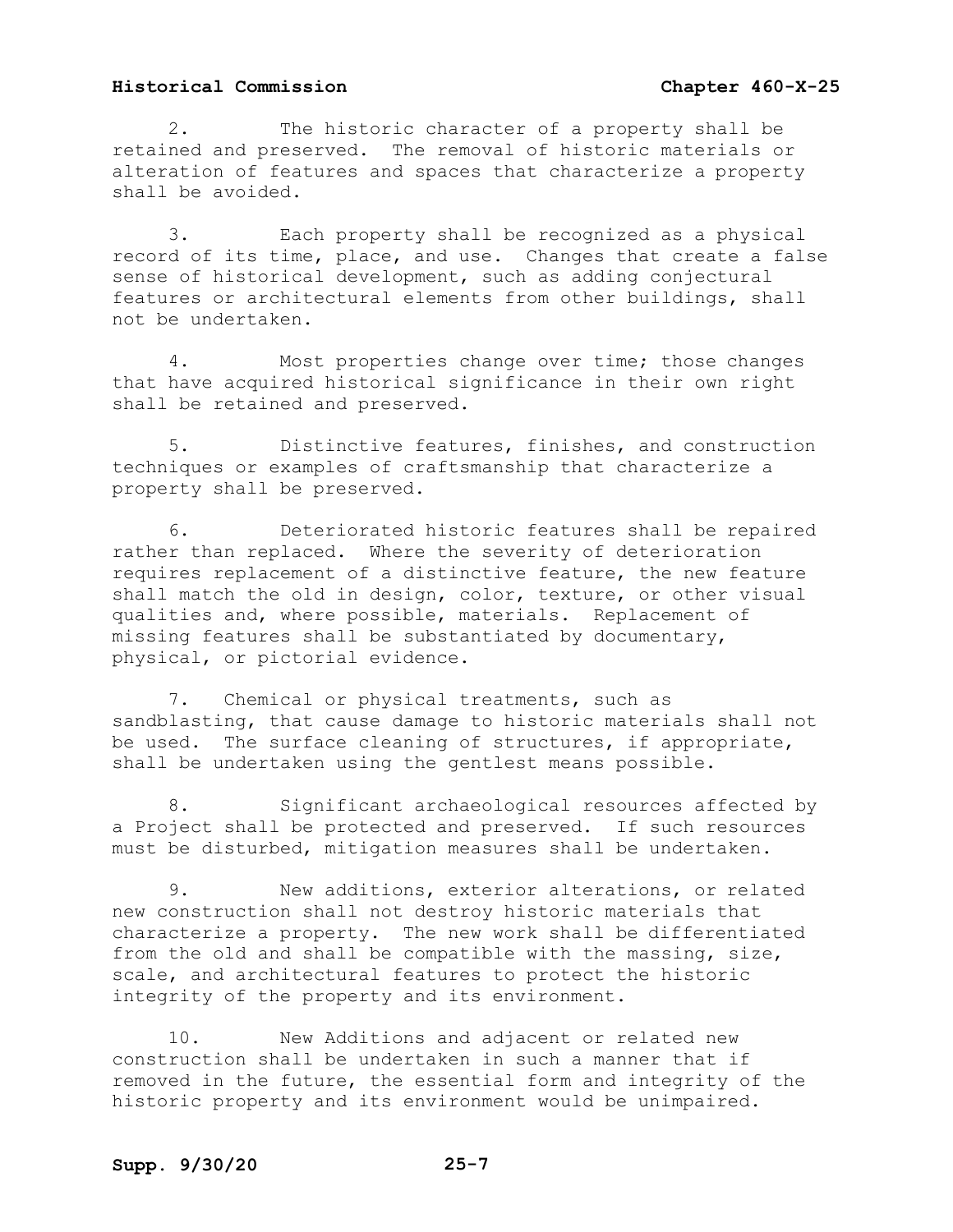(dd) Substantial Rehabilitation. Rehabilitation of a Certified Historic Structure or Certified Historic Residential Structure for which the qualified rehabilitation expenditures exceed 50 percent of the Owner's original purchase price of the building or twenty-five thousand dollars (\$25,000), whichever is greater. For the purpose of this Program, the Owner's original purchase price of the Certified Historic Structure or Certified Historic Residential Structure shall mean the original purchase price minus the value of the underlying land and any buildings other than the Certified Historic Structure or Certified Historic Residential Structure for which rehabilitation tax credits are being applied.

(ee) Tax Credit Allocation. The dollar amount of tax credits apportioned for the Substantial Rehabilitation of a Qualified Structure based on a Rehabilitation Plan approved by the Commission.

(ff) Tax Credit Allocation Reservation. A portion of the Aggregate Tax Credit Allocation Amount reserved by the Commission after approval and ranking of projects by the Committee. The Commission notifies the Owner in writing of the amount of the reservation.

(gg) Tax Credit Certificate. A certificate issued by the Commission via a written form or letter to the Applicant providing information about the Project and the amount of its Tax Credit Allocation to be filed with the Applicant's Alabama state tax return.

**Authors:** Chloe Mercer; Lee Anne Wofford **Statutory Authority:** Act 2017-380; Act 2021-431. **History: New Rule:** Filed August 10, 2017; effective September 24, 2017. **Amended:** Filed December 14, 2021; effective February 13, 2022.

## **460-X-25-.03 Tax Credit.**

(1) A tax credit of twenty-five percent (25%) of Qualified Rehabilitation Expenditures is available against any state income tax due that is specified in the Act for the Certified Rehabilitation of Certified Historic Structures and Certified Historic Residential Structures. This credit is available for both income-producing buildings and owner-occupied residential buildings.

## **Supp. 9/30/20 25-8**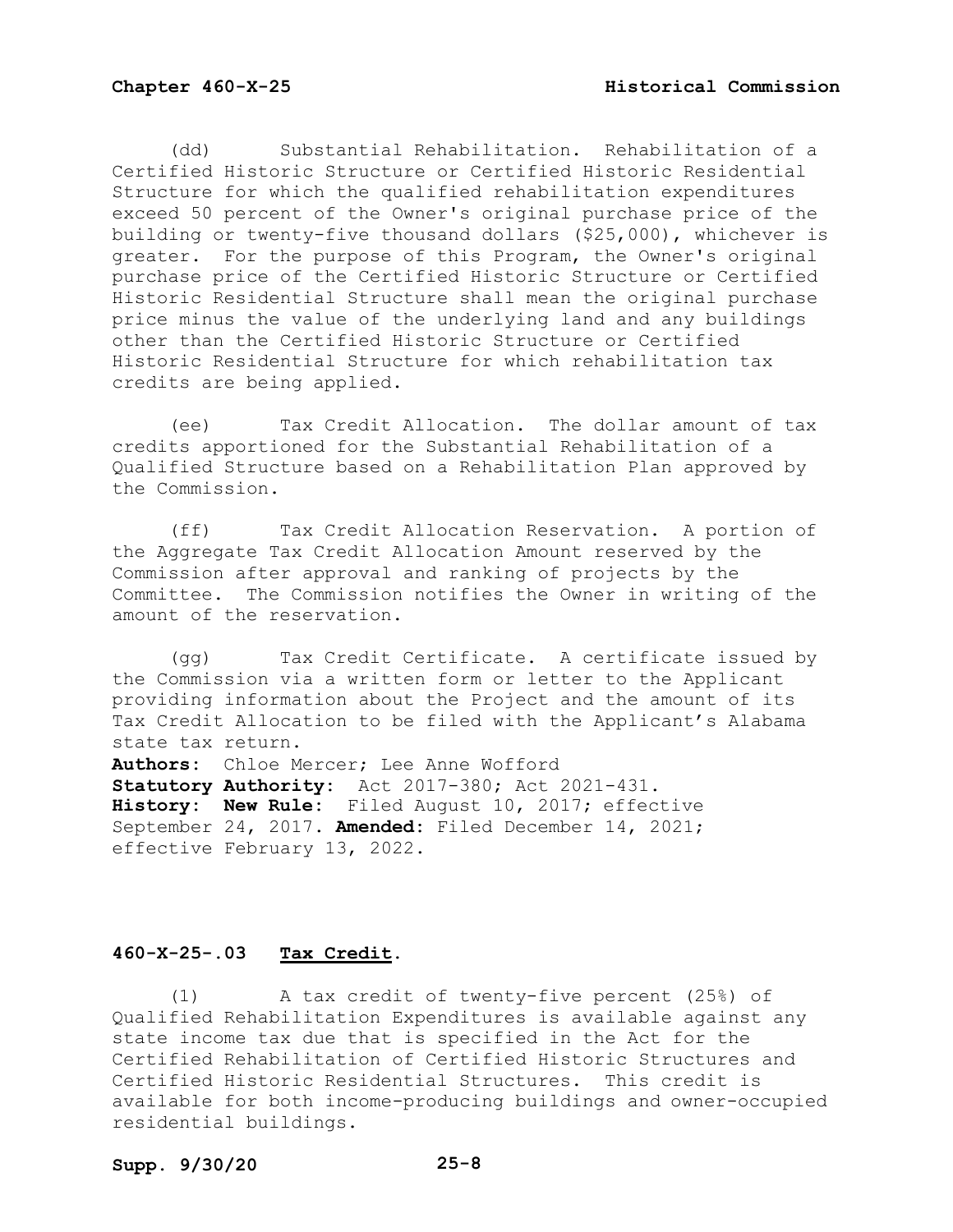(2) Rehabilitation of a Certified Historic Structure or Certified Historic Residential Structure shall be substantial as defined by the term Substantial Rehabilitation.

(3) The tax credit may be earned by the Owner of the Certified Historic Structure or Certified Historic Residential Structure. The Applicant shall not be permitted to request the review of another property in the place of the property contained in the Application.

(4) Eligible expenditures include reasonable expenses and costs expended in the Certified Rehabilitation of a Certified Historic Structure or Certified Historic Residential Structure as defined by the term Qualified Rehabilitation Expenditures. Eligible expenditures do not include: the cost of acquiring any interest in a Certified Historic Structure or Certified Historic Residential Structure or its Property; any expenditure attributable to the enlargement of an existing building; and site work expenditures, including any landscaping, sidewalks, parking lots, paving, decks, outdoor lighting remote from the building, fencing, retaining walls, or similar expenditures because they are not considered made in connection with the rehabilitation of a Certified Historic Structure or Certified Historic Residential Structure.

(5) Tax credits granted to a partnership, a limited liability company, S Corporations, trusts, or estates shall be claimed at the entity level and shall not pass through to the partners, members, or owners.

(6) A copy of the completed Certificate shall be filed with the taxpayer's Alabama state tax return. The entire tax credit must be claimed by the taxpayer for the taxable year in which the certified rehabilitation is placed into service. Where the taxes owed by the taxpayer are less than the tax credit, the taxpayer shall be entitled to claim a refund for the difference.

(7) All or any portion of the tax credits under this Act shall be transferable and assignable, subject to any notice and verification requirements to be determined by the Department, without the requirement of transferring any ownership interest in the Qualified Structure. Any tax credits transferred shall be at a value of at least eighty-five percent (85%) of the present value of the credits. However, once a credit is transferred, only the transferee may utilize such credit and the credit cannot be transferred again. The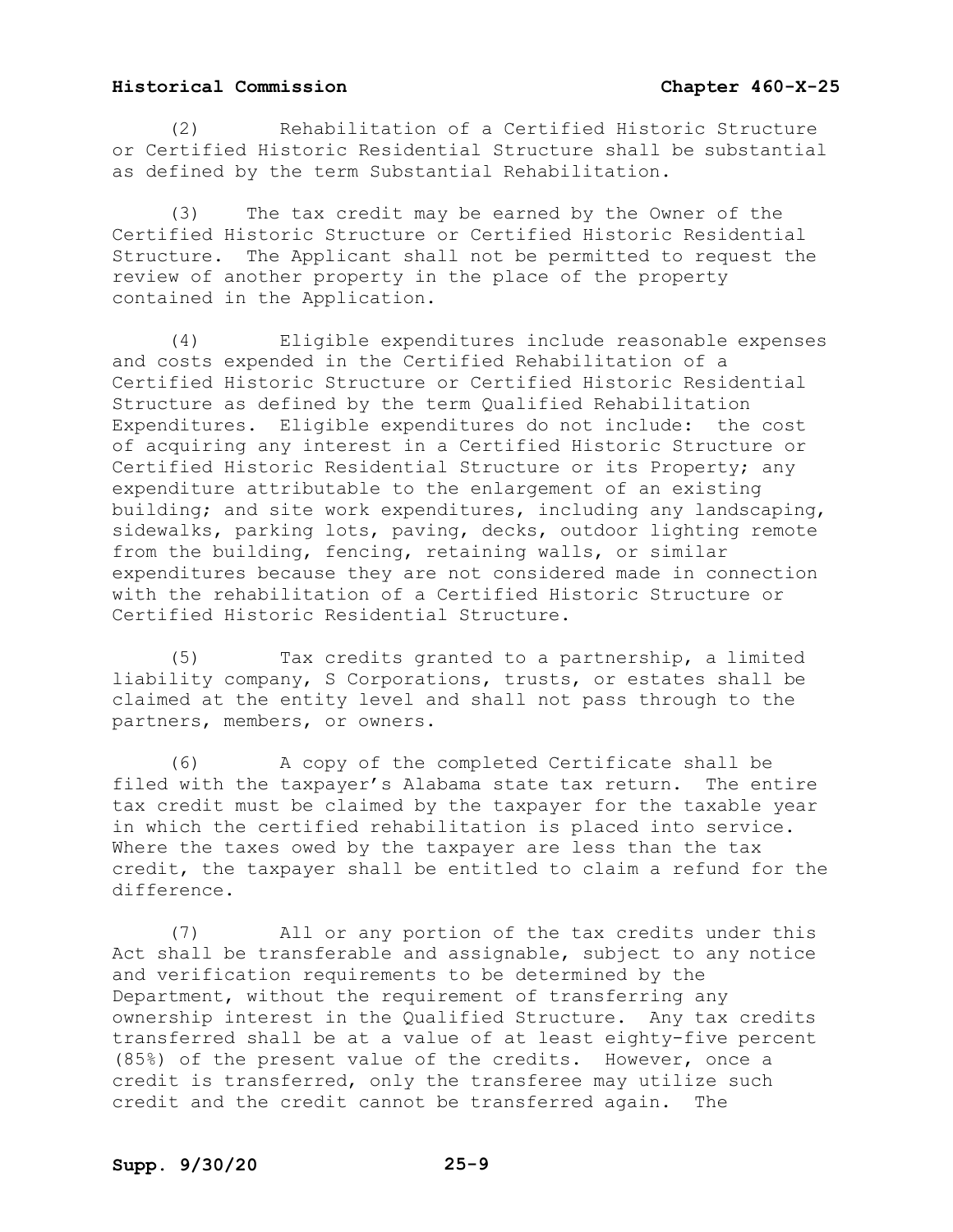transferee of the tax credits may use the amount of tax credits transferred to offset any income tax due under Chapter 18 of Title 40.

(8) For the purpose of this Program, dates of notification or issuance of any decisions, actions, requests for information, and other correspondence by the Commission shall be in writing, and the date of the notification or issuance shall be stated. The notification or issuance is effective as of the

stated date and not the date of receipt by the Applicant. **Authors:** Chloe Mercer; Lee Anne Wofford **Statutory Authority:** Act 2017-380; Act 2021-431. **History: New Rule:** Filed August 10, 2017; effective September 24, 2017. **Amended:** Filed December 14, 2021; effective February 13, 2022.

**460-X-25-.04 Restrictions On Previous Work.** Before beginning any substantial rehabilitation work on a Certified Historic Structure or Certified Historic Residential Structure, the Applicant shall submit a Complete Application and Rehabilitation Plan to the Commission and an estimate of the Qualified Rehabilitation Expenditures under the Rehabilitation Plan. The Applicant may incur Qualified Rehabilitation Expenditures, no earlier than six months before the submission of the Application and Rehabilitation Plan, that are limited to architectural, engineering, and land surveying fees and related soft costs and any costs related to the protection of the Certified Historic Structure or Certified Historic Residential Structure from deterioration. All such work shall be described in the Part B Application and shall meet the Standards. If the Commission determines that any of said work is not consistent with the Standards, the Part B will be denied. For the purpose of this Program, the protection of the Certified Historic Structure or Certified Historic Residential Structure from deterioration shall mean emergency or temporary measures necessary to prevent water penetration, deter vandalism, or stabilize building components likely to otherwise collapse. Emergency of temporary measures included as Qualified Rehabilitation Expenditures and performed no earlier than six months prior to the Application submission must be justified and certified by a licensed architect or engineer. **Authors:** Chloe Mercer; Lee Anne Wofford

**Supp. 9/30/20 25-10 Statutory Authority:** Act 2017-380; Act 2021-431. **History: New Rule:** Filed August 10, 2017; effective September 24, 2017. **Amended:** Filed December 14, 2021; effective February 13, 2022.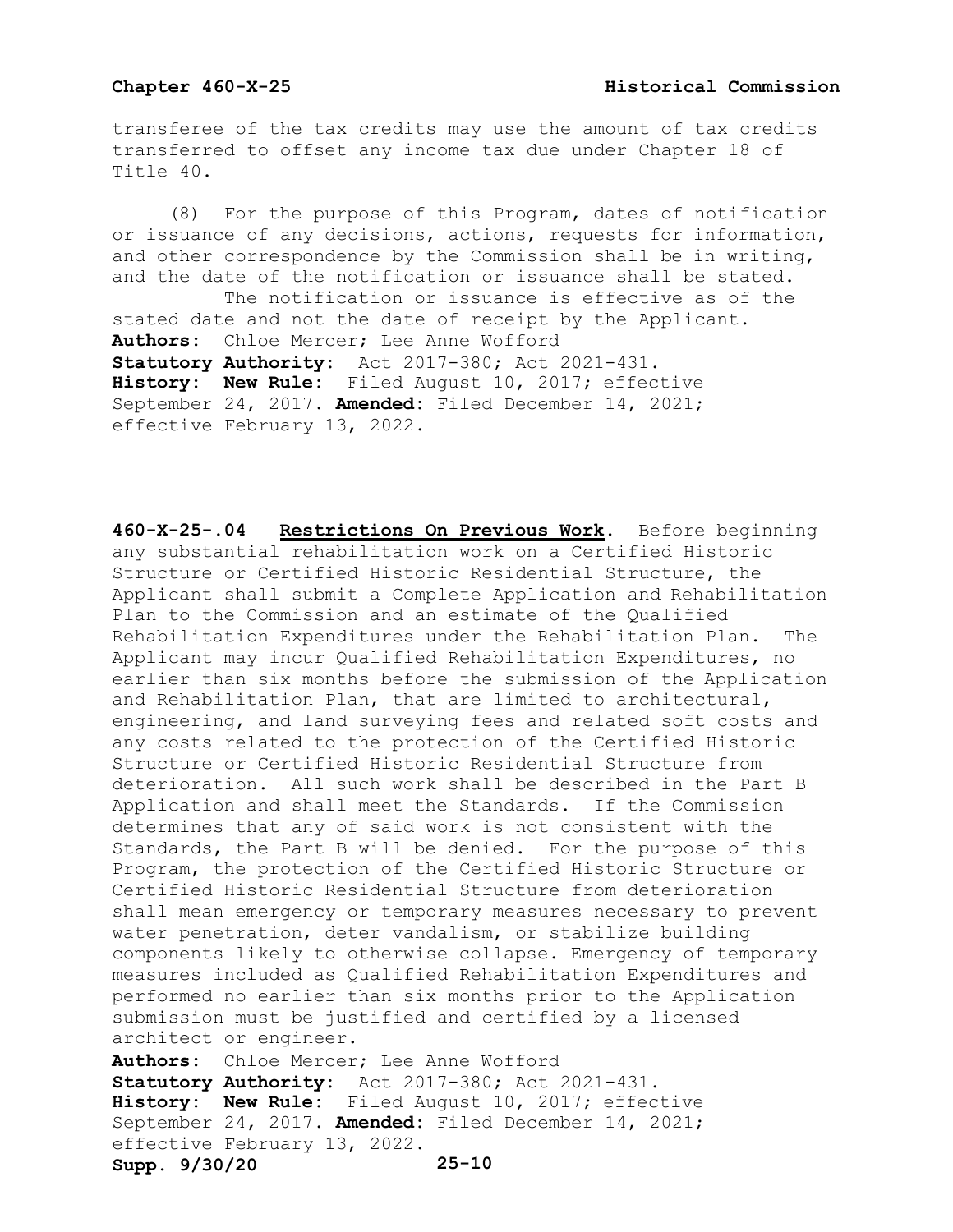## **460-X-25-.05 Application Requirements.**

(1) A Complete Application, including both Parts A and B and the Application fee, as described below in (2), shall be submitted to the Commission for all Projects before commencing rehabilitation. Complete Applications are required in order for the Commission to recommend Qualifying Projects to the Committee for review and ranking and in order for the Commission to issue a Tax Credit Allocation Reservation based on that ranking. Part C of the Application shall be submitted to the Commission at the completion of work and as a requisite for the Commission issuing a Tax Credit Certificate. Applications<br>are available from the Alabama Historical Commission. The are available from the Alabama Historical Commission. Applicant shall sign each part of the Application, which certifies that the information provided is, to the best of the Applicant's knowledge, correct. Specific Application requirements are included in the Instructions and on each part of the Application.

(a) Application Part A - Evaluation of Significance: The Part A Application shall be completed for all buildings to be included in the Project and certifies that a Project is a Certified Historic Structure or a Certified Historic Residential Structure. Part A must demonstrate that the building is at least sixty years old, unless it is located within the boundaries of a National Monument or Park as declared by the United States Congress or the President of the United States, in which case the federal age provisions apply. A building, at least sixty years old, is evaluated against criteria for significance and integrity issued by the National Park Service for the National Register. Areas of significance include an association with events, activities, or developments that were important in the past or; with the lives of people who were important in the past or; with significant architectural history, design, or engineering achievements.

1. An Applicant must file Part A with the Commission simultaneously with the Part B and the Application fee, as described below in (2). If a property is not listed in the National Register of Historic Places, Applicants may consult with the Commission prior to submitting a Complete Application in order to determine if a property is eligible for listing in the National Register and meets the age requirements of this Program. Early consultation to determine National Register eligibility does not require a fee and does not replace a Part A Application.

**Supp. 9/30/20 25-11**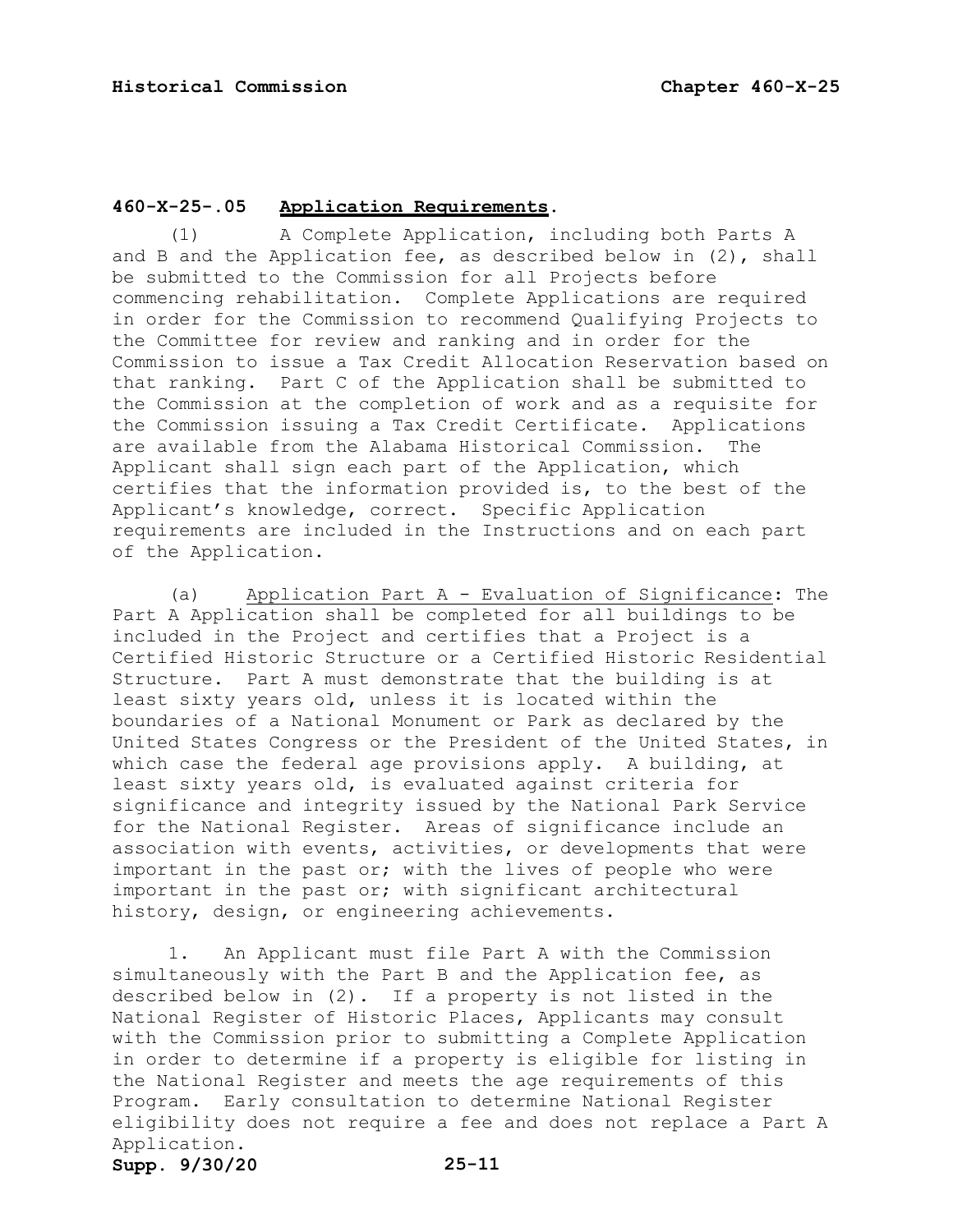2. Part A shall include enough information to determine whether a building is eligible for designation as a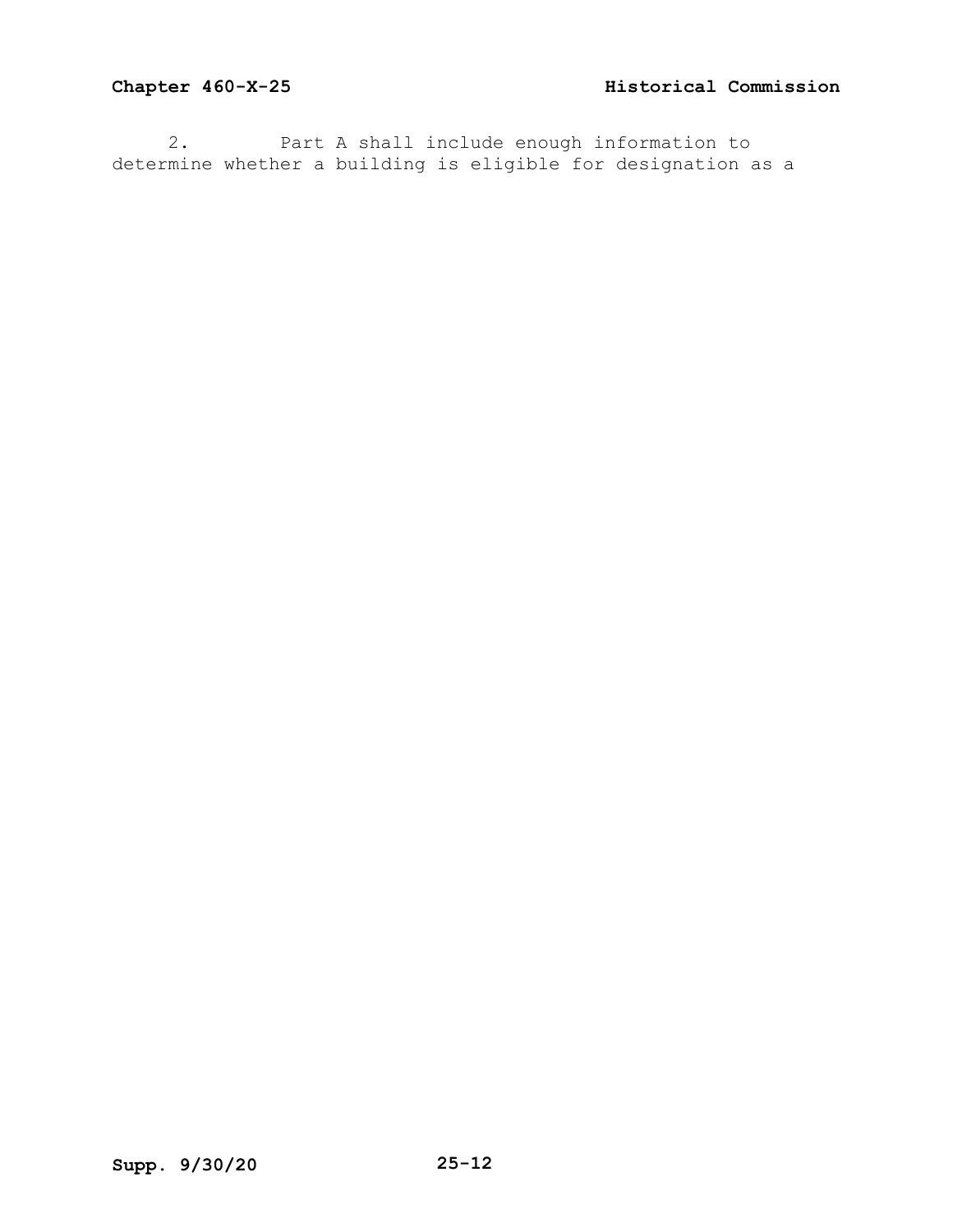Certified Historic Structure or a Certified Historic Residential Structure. Part A shall include, among other information: an accurate street address or description of the location of the building; the name of the building's Applicant and the Applicant's address and telephone number; a description of the general setting and an architectural description of the building, including the exterior and the interior; a brief history of the building; a statement describing why the building is eligible for designation as a Certified Historic Structure or a Certified Historic Residential Structure; color photographs printed on photographic paper and keyed to plans, showing general views and all features discussed in the description; and a map indicating the location of the building.

3. Functionally Related Structures. For rehabilitation projects involving more than one Certified Historic Structure or Certified Historic Residential Structure where the structures are judged by the Commission to have been functionally related historically to serve an overall purpose, these buildings will be treated and reviewed as functionally related structures per guidance provided in applicable Department of the Interior regulations Title 36 Code of Federal Regulations (CFR) Part 67.4 relating to functionally related structures.

(b) Application Part B – Description of Rehabilitation: The Part B Application certifies that a Project is eligible for the Program and proposed rehabilitation work is consistent with the Standards and shall be completed for all Projects. Part B must demonstrate through the Rehabilitation Plan that all work follows the Standards.

1. An Applicant must file Part B with the Commission simultaneously with the Part A and the Application fee, as described below in (2).

2. Part B shall include enough information to determine that the Rehabilitation Plan is consistent with the Standards. Part B of the Application shall include, among other information: an accurate street address or description of the location of the building; a Rehabilitation Plan including a description of the rehabilitation and drawings of the site plan and the building's floor plans showing existing conditions and all proposed work with elevation drawings if applicable to illustrate any new construction, alterations, or additions; and additional photos, as necessary, printed on photographic paper and keyed to plans, to completely illustrate all areas of the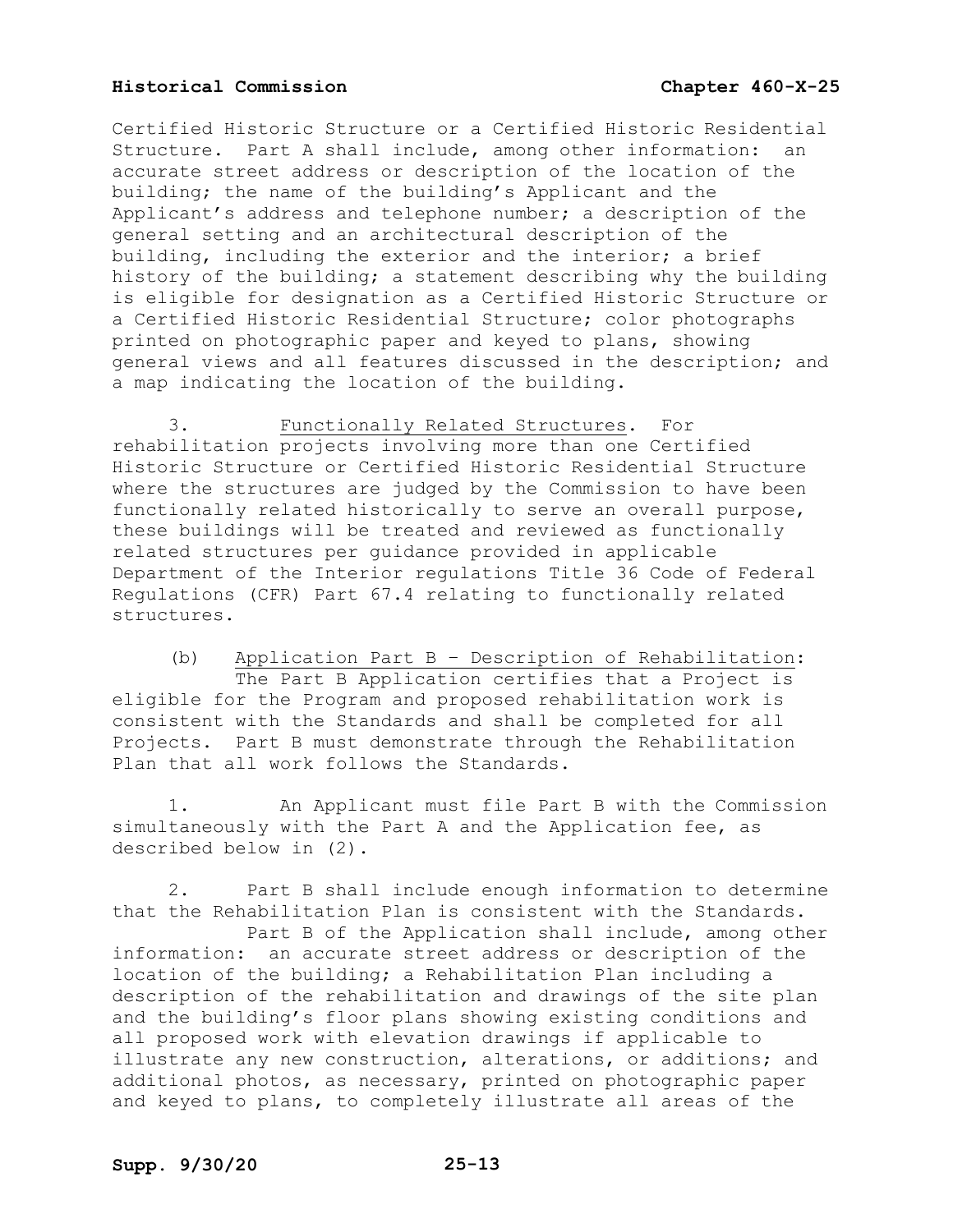building that will be affected by the Rehabilitation Plan. Drawings of the existing building condition and drawings of proposed rehabilitation are necessary to review the Part B Application for all Projects.

3. The Part B shall also include information to demonstrate eligibility for the Program and state the timeframe by which all work included in the Project will be completed. The Application will state a projected starting date and completion date for the Project; the purchase price of the property minus the value of the underlying land and any buildings other than the Certified Historic Structure or Certified Historic Residential Structure for which rehabilitation tax credits are being applied; estimated cost of project; the Fair Market Value of the property before rehabilitation as assessed by the local revenue commissioner; and answers to questions related to the economic impact and value of the Project.

4. Part B and Rehabilitation Plans are reviewed by Commission staff for eligibility for the Program and consistency with the Standards. See the Definition for the Standards.

(c) Application Part C – Request for Certification of Completed Work:The Part C Application certifies the completed work follows the Standards and the Rehabilitation Plan as approved by the Commission in the Part B review.

1. Part C must be submitted after the substantial rehabilitation is complete, which must be within sixty (60) months after the date of issuance of the written notice of a Tax Credit Allocation Reservation.

2. Part C of the Application shall include, among other information: an accurate street address or description of the location of the building; the name of the building's Applicant and the Applicant's address and telephone number, and taxpayer identification number or social security number; photographs, printed on photographic paper and keyed to plans, of completed work showing similar views of the photographs provided in Parts A and B; the number of actual jobs created during rehabilitation; and the approximate number of jobs created post-rehabilitation. A complete Part C also requires the submittal by the Owner of a Cost and Expense Certification and an Appraisal.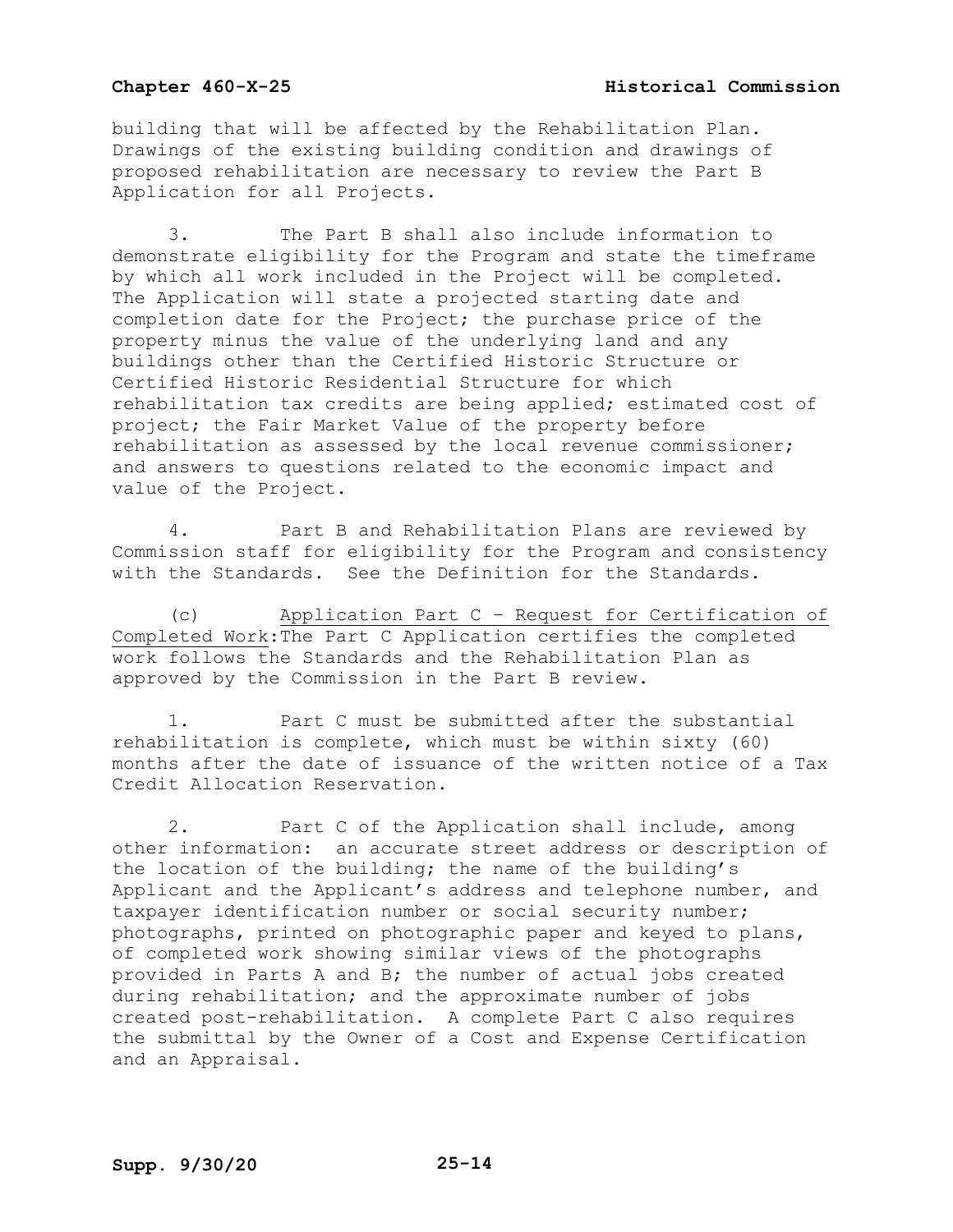3. The Applicant must provide a Cost and Expense Certification, prepared and audited by a licensed certified public accountant that is not an affiliate of the Owner, certifying the total Qualified Rehabilitation Expenditures and the total amount of tax credits against any state tax due. For the purposes of this Program, the affiliate shall mean independence for accounting purposes. The cost and expense certification shall include a certification by the licensed certified public accountant that the costs and expenses meet the requirements of this Program.

4. The Application must provide an Appraisal of the Qualified Structure prepared by an independent appraiser who is a Member of the Appraisal Institute (MAI) and is a licensed real estate appraiser.

(d) Amendment Sheet: Changes to the Project not anticipated in the original Application shall be submitted to the Commission on an Amendment Sheet. The Amendment Sheet shall include, among other information:an accurate street address or description of the location of the building; the name of the building's Applicant and the Applicant's address and telephone number; indication regarding which part or parts of the Application is being amended; and photographs printed on photographic paper or other drawings or exhibits that illustrate the proposed changes to the Project.

(2) This Program requires an Application fee. The fee is based on the amount of estimated Qualified Rehabilitation Expenditures listed by the Applicant on the Part B Application. For Qualified Rehabilitation Expenditures of one million dollars or less (Tier One), a fee of one percent (1%) of the Qualified Rehabilitation Expenditures is due. For Qualified Rehabilitation Expenditures from one million and one dollars to ten million dollars (Tier Two), a fee of fifteen thousand dollars (\$15,000) is due. For Qualified Rehabilitation Expenditures over ten million dollars (Tier Three), a fee of twenty thousand dollars (\$20,000) is due. Half of the Application fee is due with the simultaneous submission of Part A and Part B Applications. The remaining half is due when the Commission notifies the Applicant that their Project will receive a full or partial Tax Credit Allocation Reservation. The fee is not refundable. **Author:** Chloe Mercer; Lee Anne Wofford

**Statutory Authority:** Act 2017-380; Act 2021-431.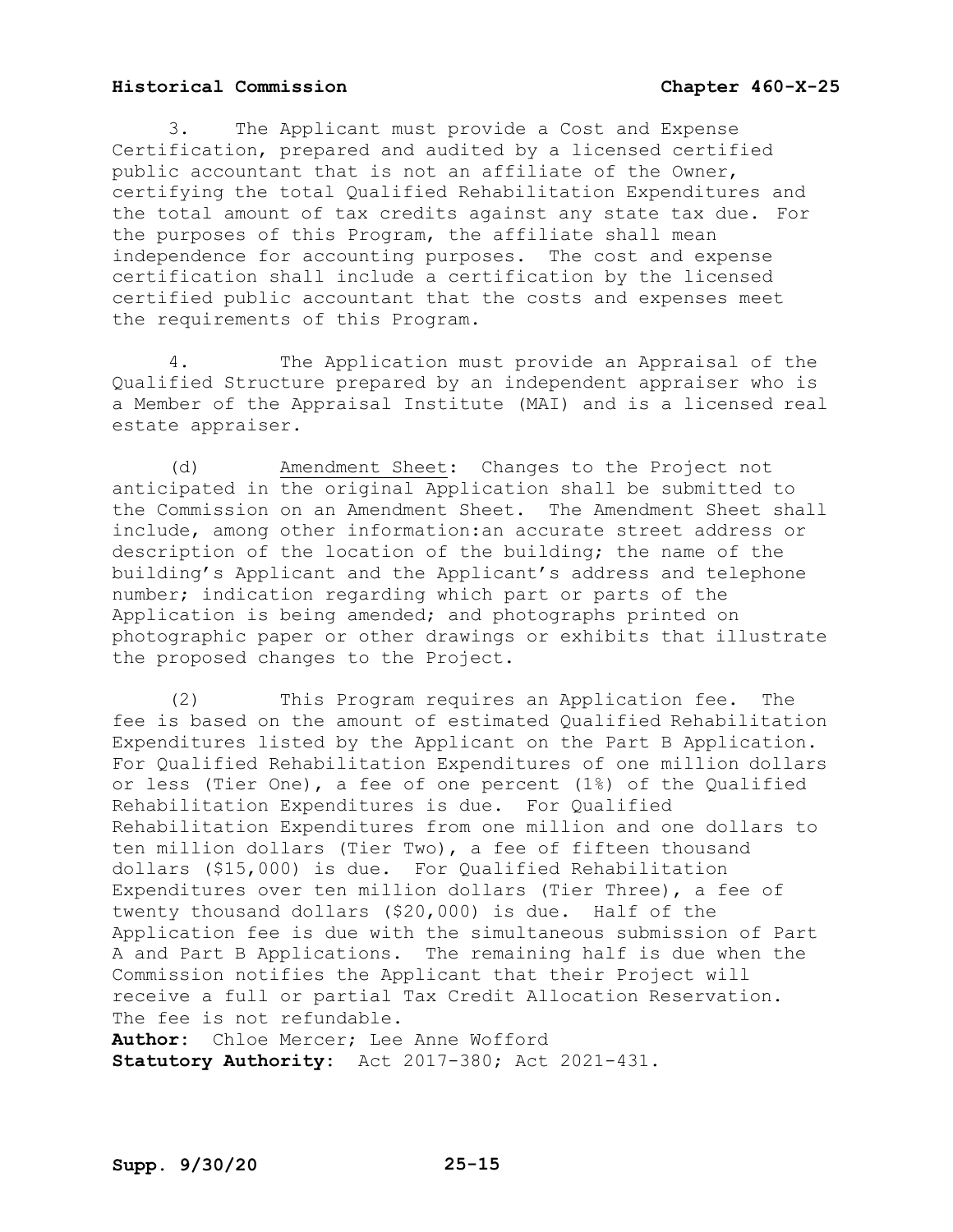## **Chapter 460-X-25 Historical Commission**

**History: New Rule:** Filed August 10, 2017; effective September 24, 2017. **Amended:** Filed December 14, 2021; effective February 13, 2022.

## **460-X-25-.06 Application Review Process.**

(1) Delivery. Applications for the Program will be accepted beginning November 1, 2017 and continuously thereafter through the final Application Period in 2027, provided the \$200,000,000 cap for the program has not been reached.

Printed and signed Applications must be delivered to the Commission. Emailed and faxed versions of the Application are not accepted. It is strongly encouraged that all Applications and other documents be mailed via a method that confirms delivery. The Commission will not be held responsible for materials that are mailed but not received.

(2) Staff Review. Commission staff shall review Applications for all projects submitted during the Application Period and forward Qualifying Projects to the Committee. If Part A or Part B Applications do not provide requested information or sufficient information to determine whether or not a property is a Certified Historic Structure or a Certified Historic Residential Structure or whether or not the Rehabilitation Plan is consistent with the Standards, the Applicant will have an opportunity to provide additional information within a timeframe determined by Commission staff. If the Applicant fails to provide the requested information in the timeframe determined by staff, the Project will be considered incomplete and will not be recommended to the Committee as a Qualifying Project from that Application Period. The Applicant will have one additional opportunity to provide requested information to staff during the following Application Period, and if it is not received during this timeframe, the Application will be disapproved. A new Application may be resubmitted but shall be charged a new Application fee.

(a) Commission staff will review Part A as more fully described below to determine whether or not the building in question is a Certified Historic Structure or a Certified Historic Residential Structure.

(b) Commission staff will then review Part B as more fully described below to determine whether or not the Project meets the eligibility requirements for the Program and for the Project's compliance with the Standards.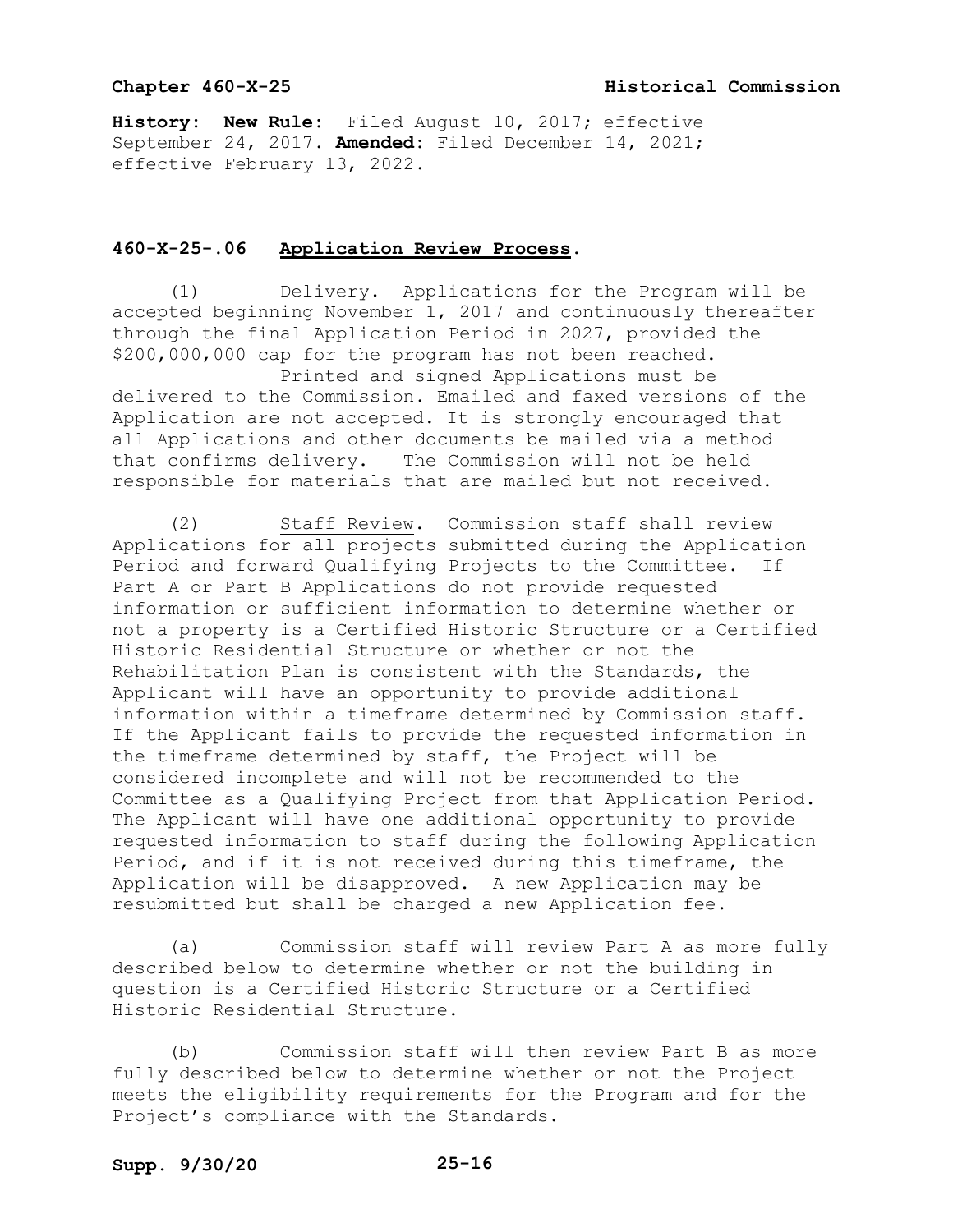(3) Application Part A. The Part A Application will be reviewed to determine if a Property is eligible for designation as a Certified Historic Structure or Certified Historic Residential Structure. The Applicant shall be responsible for providing sufficient information to the Commission by which Commission staff may make a determination. For buildings that are not already listed in the National Register of Historic Places, the Applicant may consult with the Commission prior to the Part A being submitted.

(a) Refer to (2) Staff Review above for details on incomplete Applications.

(4) Application Part B. The Part B Application will be reviewed to determine if a Property meets the eligibility requirements for the Program and if the proposed rehabilitation meets the Standards. The Applicant shall be responsible for providing sufficient information to the Commission by which the Commission's staff may make a determination.

(a) Refer to (2) Staff Review above for details on incomplete Applications.

(b) If Commission staff determines that specific work does not follow the Standards, staff shall notify the Applicant of the deficient work and allow the Applicant to correct the Application in order to comply with the Standards. If the Applicant does not respond with a proposal that meets the Standards within the timeframe determined by staff, the Application is considered incomplete and will not be recommended to the Committee as a Qualifying Project from that Application Period.

(c) In reviewing Part B, the Commission shall determine if the Part B and the Rehabilitation Plan are:

1. consistent with the Standards;

2. Work; Applications found to be consistent with the Standards with Conditions of Work shall provide written acceptance to the Commission of all Conditions of Work, otherwise the Application will be determined to be not consistent with the Standards; Applications found to be consistent with the Standards with Conditions of Work will only be eligible for the credits if the conditions listed are met as part of the rehabilitation work, and failure to follow the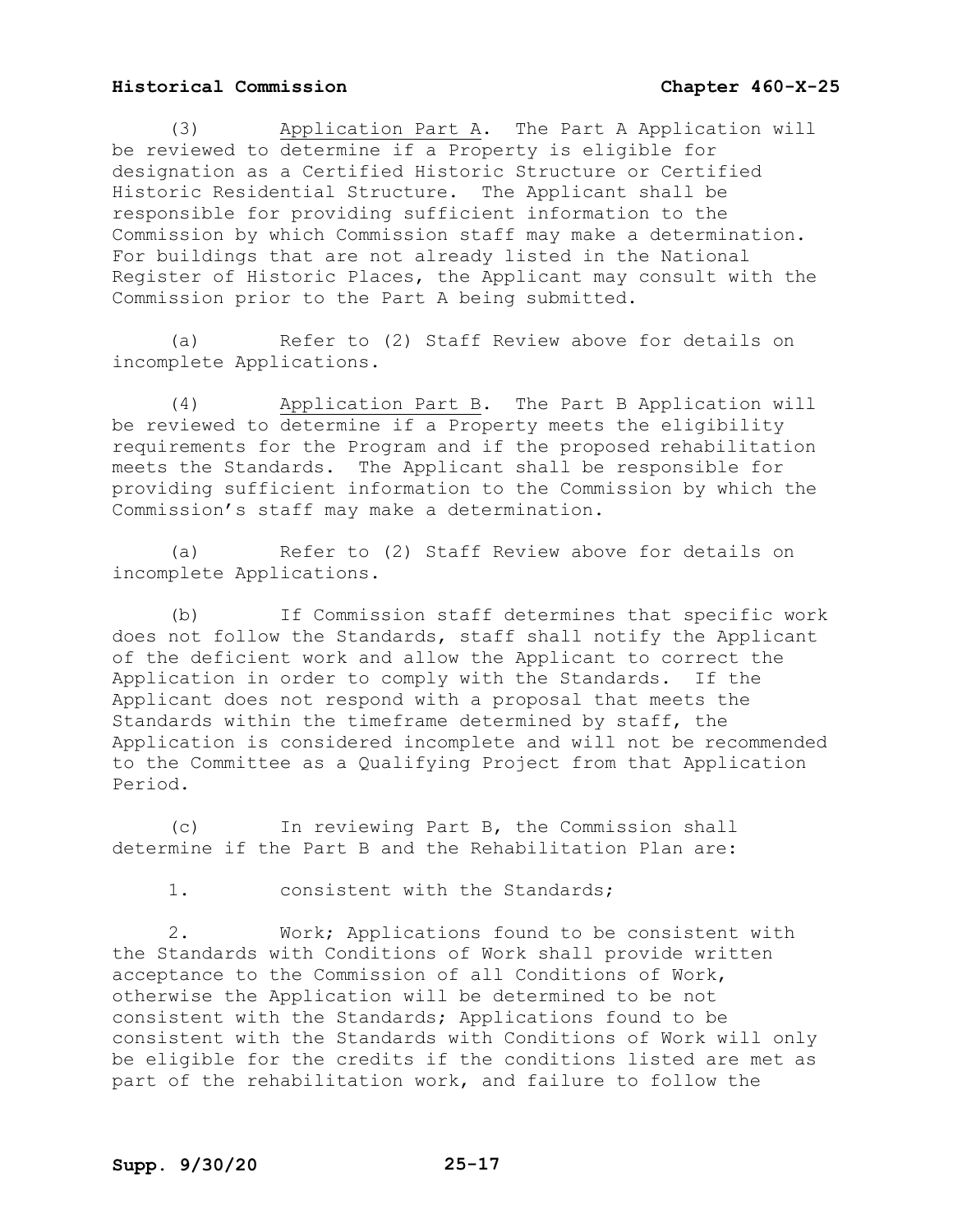conditions may result in a determination by the Commission that the project is not consistent with the Standards; or

not consistent with the Standards; the Application is disapproved and the Applicant may reapply, but it will be treated as a new Application and will be subject to a new Application fee.

(d) Applications will be recommended by the Commission to the Committee as a Qualifying Project if work described in the Part B is consistent with the Standards or consistent with the Standards with specific Conditions of Work as long as the Applicant accepts the Conditions of Work in writing within the timeframe determined by Commission staff. If the Applicant does not accept the Conditions of Work within the timeframe determined by staff, the Application is considered incomplete and will not be recommended to the Committee as a Qualifying Project from that Application Period.

(5) Application Part C. The Part C Application must be submitted by the Applicant within a reasonable time after completion of the Project. The Commission shall review the Part C to determine that the Substantial Rehabilitation is consistent with the Standards and the Rehabilitation Plan as approved in<br>the Part B review. The Project shall meet all other The Project shall meet all other requirements of these regulations before the Commission can issue a Tax Credit Certificate for the Project.

**Supp. 9/30/20 25-18** (a) The Commission will review the Part C to confirm it is complete and will verify compliance with the approved Rehabilitation Plan. The Owner must provide a Cost and Expense Certification, prepared and audited by a licensed and independent certified public accountant that is not an affiliate of the Owner, certifying the total Qualified Rehabilitation Expenses match the amount provided on the Part C Application. Commission will review the Cost and Expense Certification to confirm the total Qualified Rehabilitation Expenditures match the amount provided on the Part C Application. The Commission will confirm that it was prepared by a licensed certified public accountant, and if expenditures exceed two hundred thousand dollars (\$200,000), that the cost<br>and expense certification was audited. and expense certification was audited. Commission will review the Appraisal to confirm that it was prepared by an MAI-designated and licensed real estate appraiser after the Project was completed. If the completed Project is found to be in compliance with the Standards and approved Rehabilitation Plan and any conditions, and the other documentation is correct, the Commission shall approve the Project. The Commission shall notify the Applicant in writing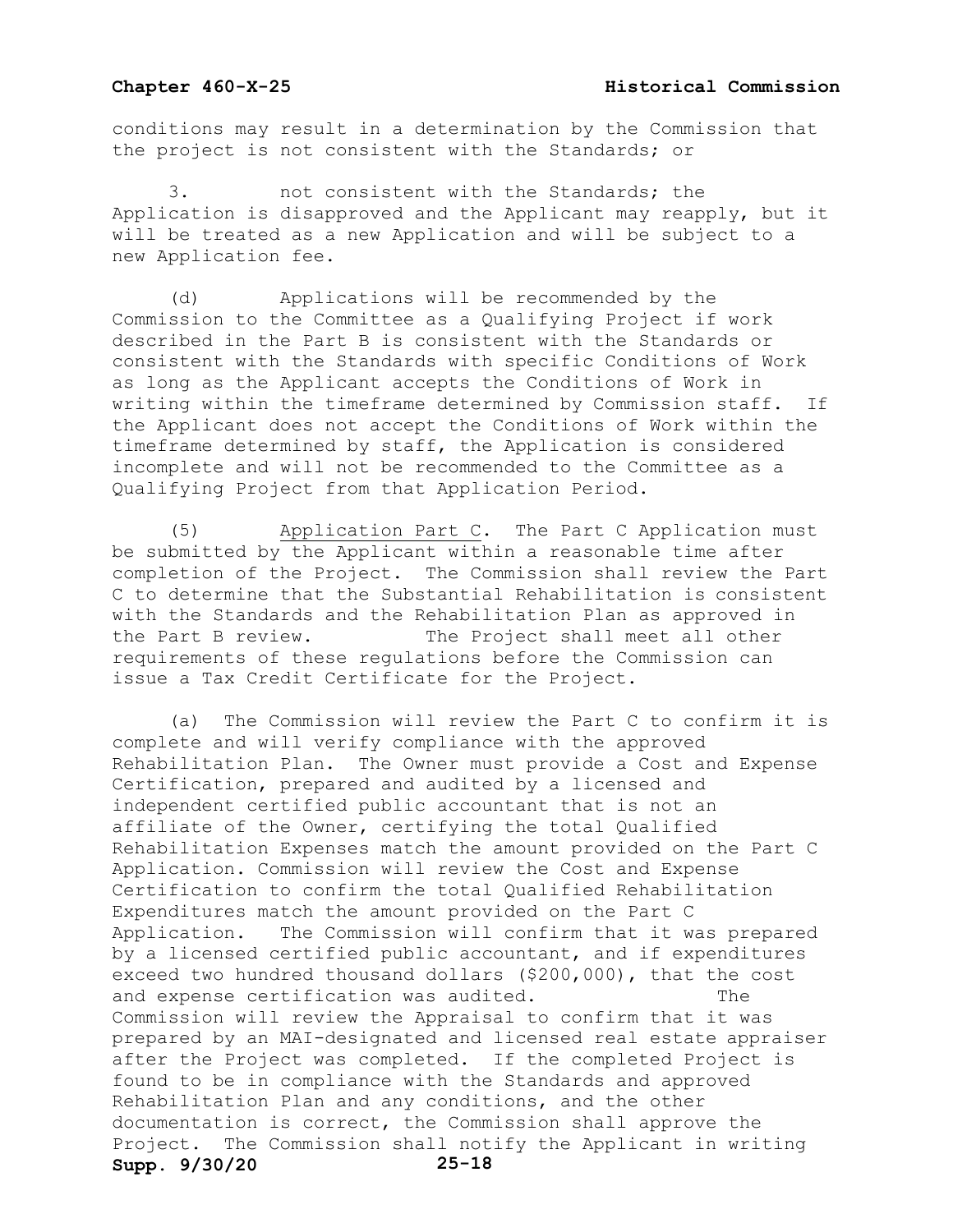of any determination it makes upon completing the review of the Part C Application.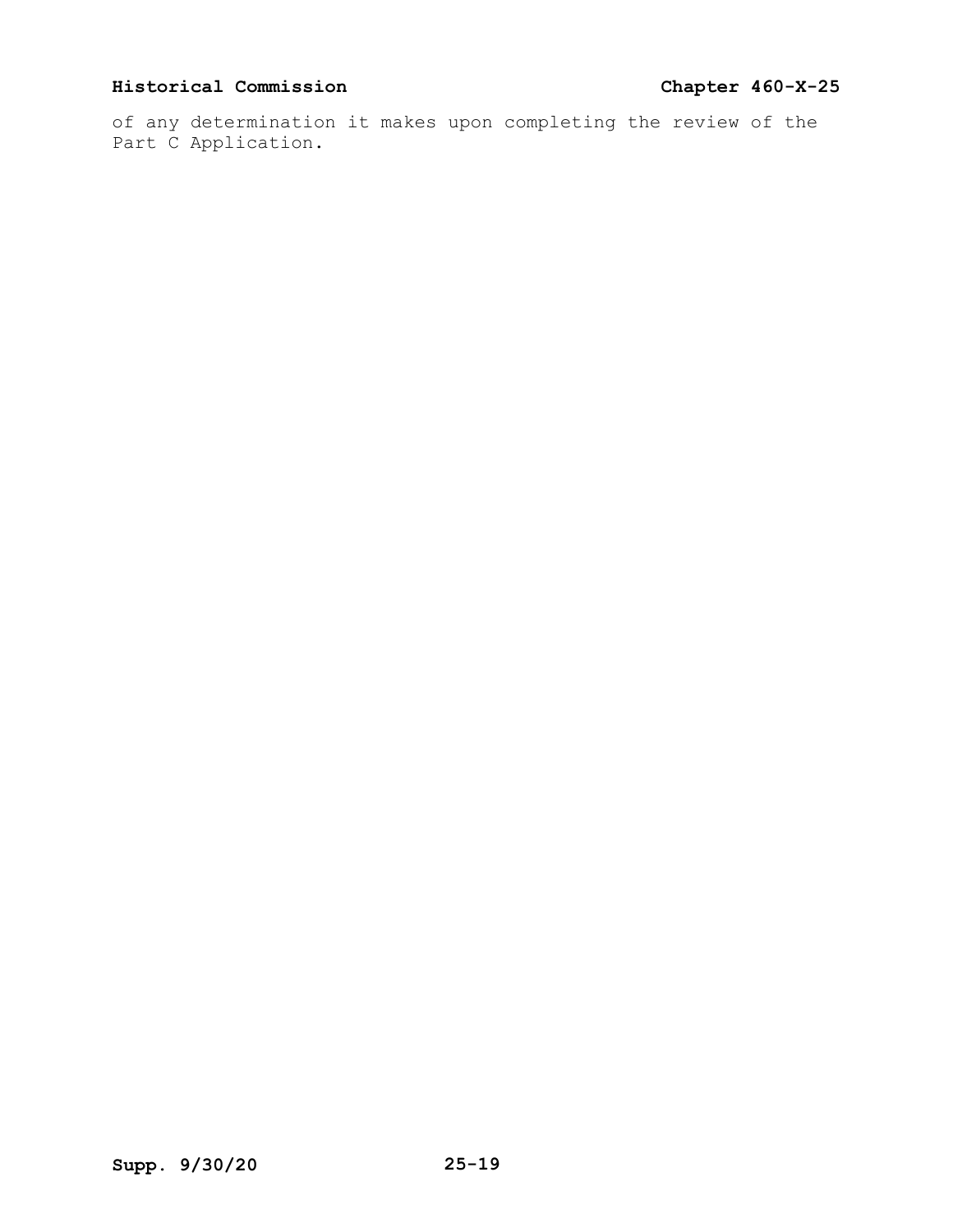(b) Within ninety (90) days of receipt and approval of the Part C Application, the Commission shall issue to the Applicant a Tax Credit Certificate via a written form or letter in an amount equivalent to the lesser of the amount of the Tax Credit Allocation Reservation or twenty-five percent (25%) of the actual Qualified Rehabilitation Expenditures for Certified Historic Structures or Certified Historic Residential Structures.

(c) If the Project is also a federal tax credit project, the Commission will hold approval of the Part C until the National Park Service certifies the federal application Part 3.

(d) If the submitted Part C is not consistent with the approved Rehabilitation Plan and the Project cannot, in the opinion of the Commission, be brought into compliance, then the Commission shall deny the Project and the Tax Credit Allocation Reservation will be rescinded. No refund of fees shall be allowed.

(e) If the submitted Part C is not consistent with the approved Rehabilitation Plan and the Project can, in the opinion of the Commission, be brought into compliance, the Commission may issue remedial conditions that will bring the Project into compliance with the approved Rehabilitation Plan. The Applicant shall complete the remedial work and file an Amendment to Part C within a time period agreed upon by the Commission and Applicant. If the remedial work is completed so that the Qualified Rehabilitation is consistent with the approved Rehabilitation Plan, then the Commission shall, within ninety (90) days, issue a Tax Credit Certificate in an amount equivalent to the lesser of their amount of the Tax Credit Allocation Reservation or twenty-five percent (25%) of the actual Qualified Rehabilitation Expenditures for Certified Historic Structures or Certified Historic Residential Structures.

(6) Amendment Sheet. Changes to the Project not anticipated in the original Application shall be submitted to the Commission on an Amendment Sheet and must be approved by the Commission as consistent with the Standards before they are included in the Project. The Commission shall review the Amendment Sheet and issue a determination in writing regarding whether or not the proposed change in the Project is consistent with the Program.

**Supp. 9/30/20 25-20** (7) Scope of Review. For purposes of the review of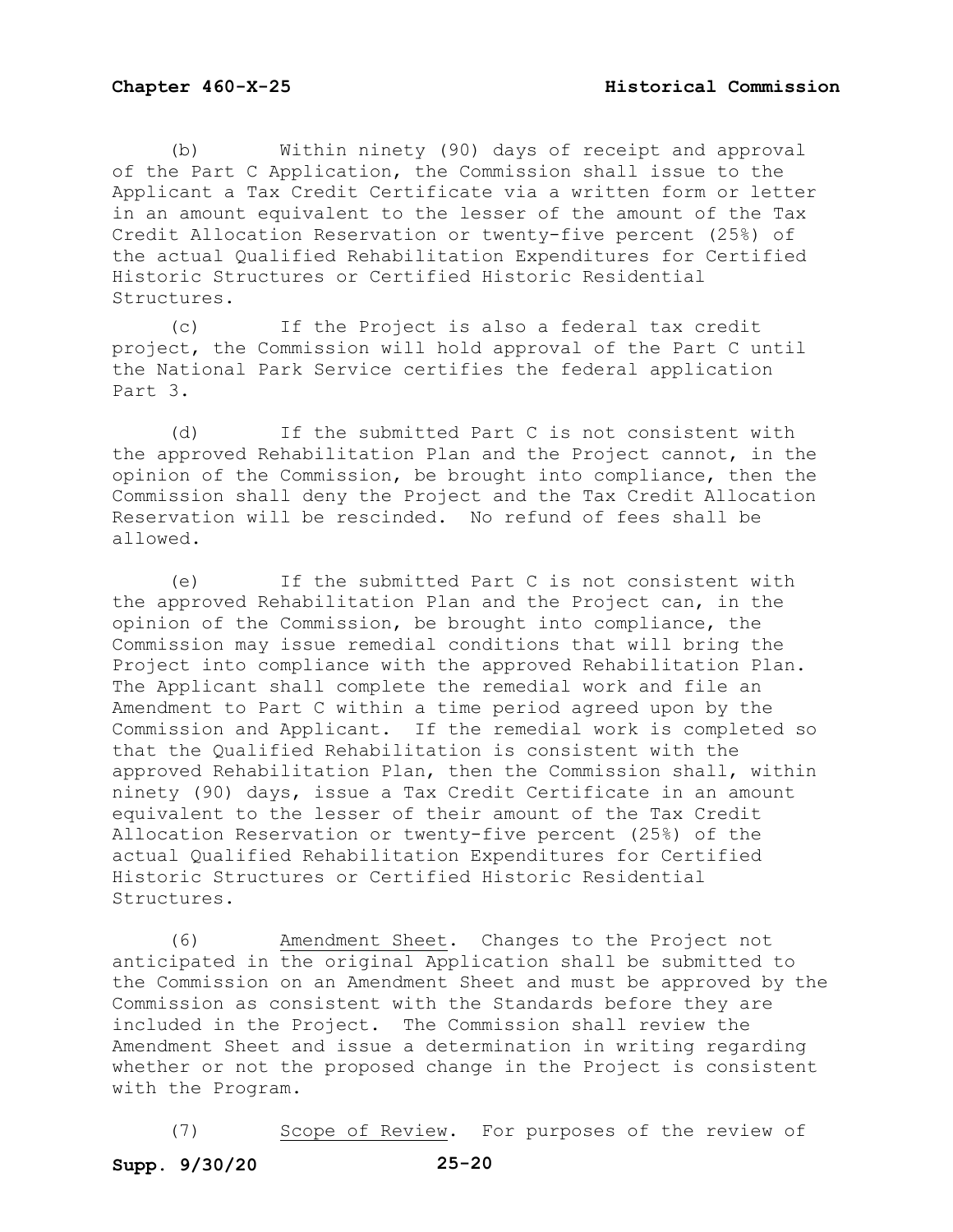Applications for this Program, the Project scope includes the entire building, along with any historically associated property under the same ownership. Individual condominiums or commercial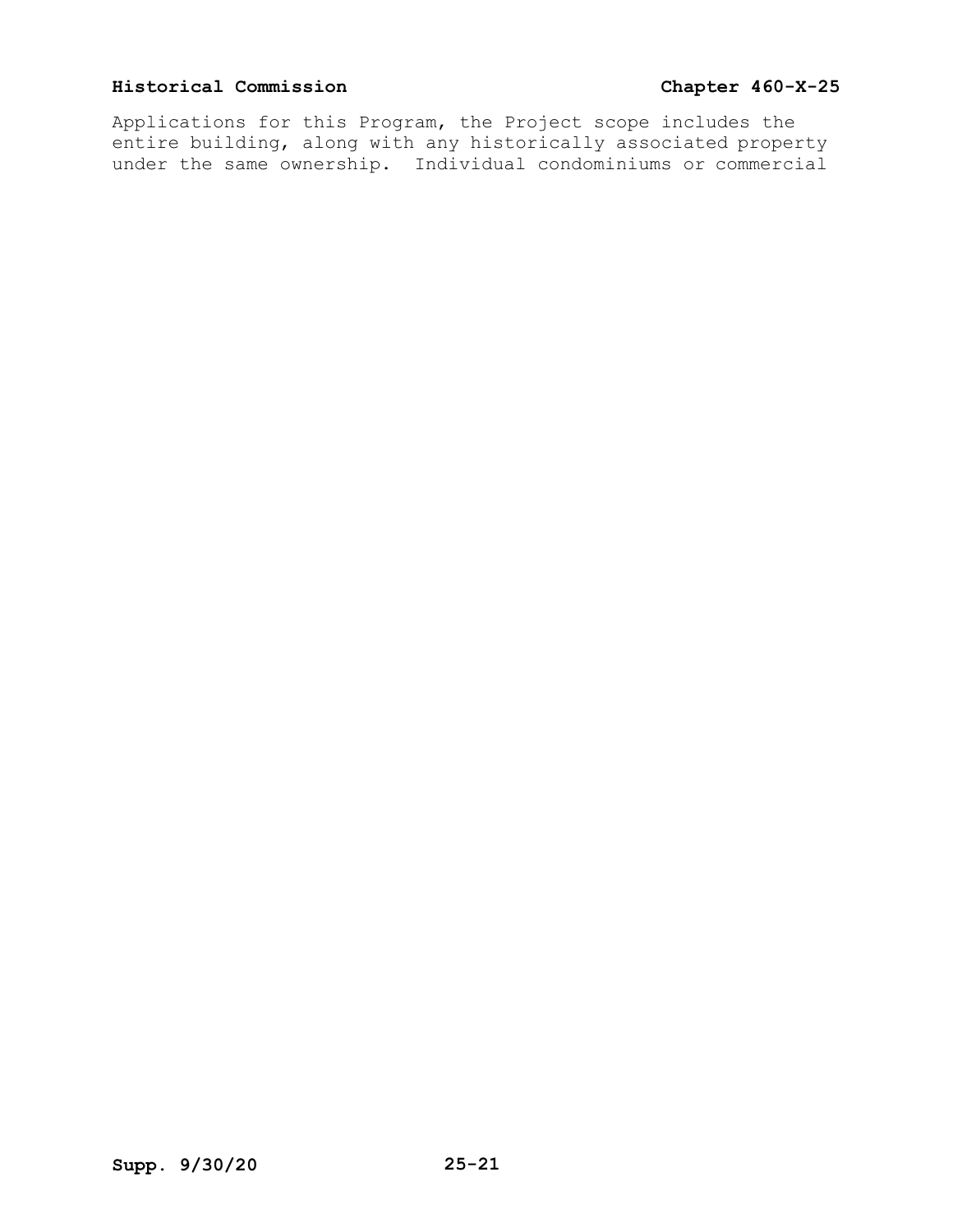spaces within a larger historic building are not considered individual properties apart from the whole. The scope of review for a Project is not limited to the work that qualifies as an eligible expense. The review encompasses the building's site and environment, as well as any buildings that were functionally related historically. Therefore, any new construction and site improvements occurring on the historic property are considered part of the Project. Likewise, all work completed six (6) months before the submission of the Application and Rehabilitation Plan is considered part of the Project, as is any work completed during the recapture period for the credit.

(8) Consideration of National Park Service Decisions on Commission Review. Determinations that a building is a Certified Historic Structure and that a Project is a Certified Rehabilitation apply to the Alabama Rehabilitation Tax Credit Program and if applicable, to projects participating in the National Park Service's federal tax credit program. Determinations made by the National Park Service for National Register eligibility or for compliance with the Secretary of the Interior's Standards for federal rehabilitation tax credit projects are binding on the Commission and the Commission will take the determinations into account during the life of a Project.

**Authors:** Chloe Mercer; Lee Anne Wofford **Statutory Authority:** Act 2017-380; Act 2021-431. **History: New Rule:** Filed August 10, 2017; effective September 24, 2017. **Amended:** Published May 29, 2020; effective July 13, 2020. **Amended:** Filed December 14, 2021; effective February 13, 2022.

**460-X-25-.07 Historic Tax Credit Evaluating Committee.** A Committee, as established by the Act, shall review Qualifying Projects, approve credits for projects, and rank projects in the order in which the projects should receive tax credit reservations based on criteria established by the Commission. **Authors:** Chloe Mercer; Lee Anne Wofford; Clara Nobles **Statutory Authority:** Act 2017-380; Act 2021-431. **History: New Rule:** Filed August 10, 2017; effective September 24, 2017. **Amended:** Filed December 14, 2021; effective February 13, 2022.

**Supp. 9/30/20 25-22 460-X-25-.08 Members Of The Committee.** Members shall consist of the following: Director of the Governor's Office of Minority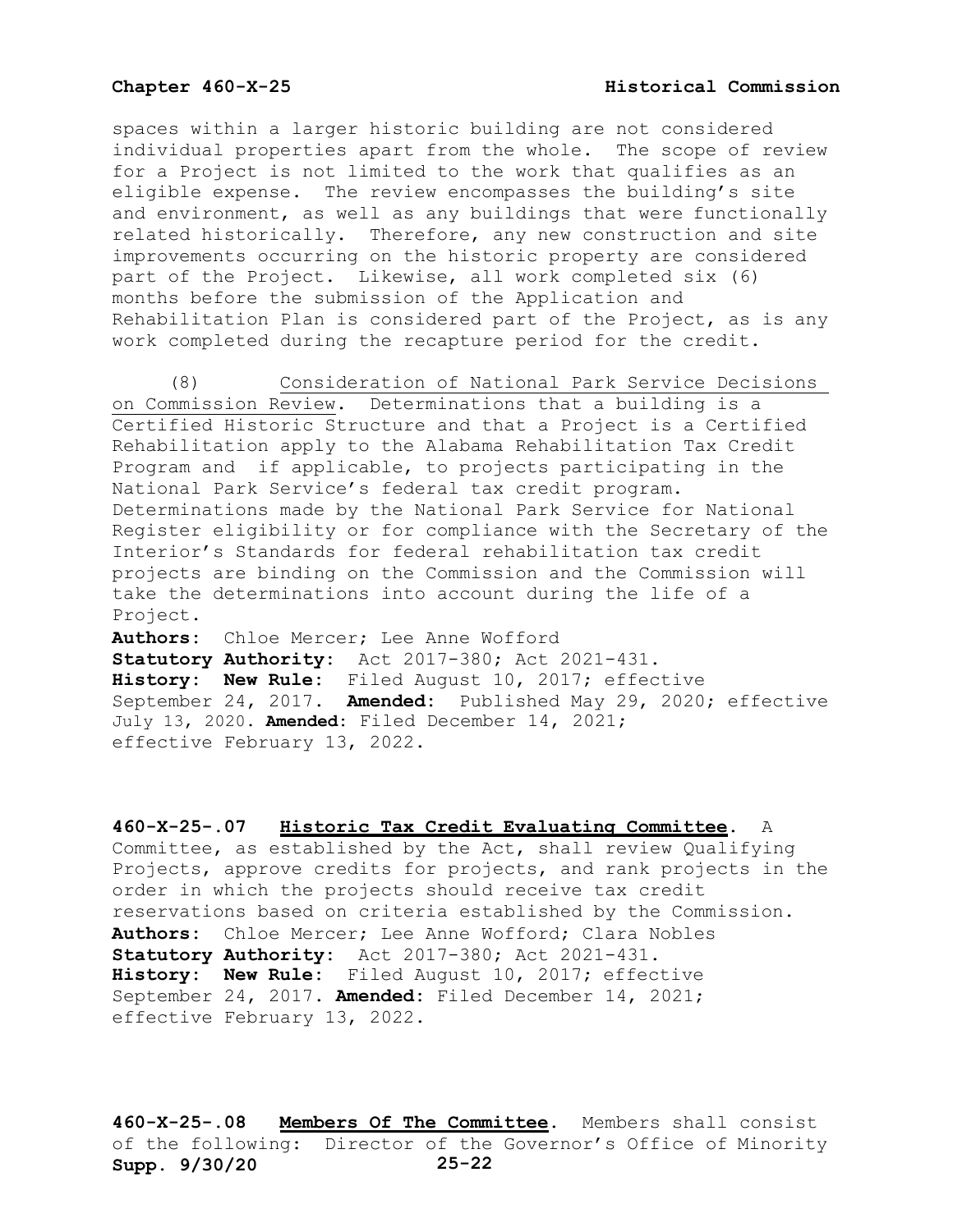Affairs, Executive Director of the Alabama Historical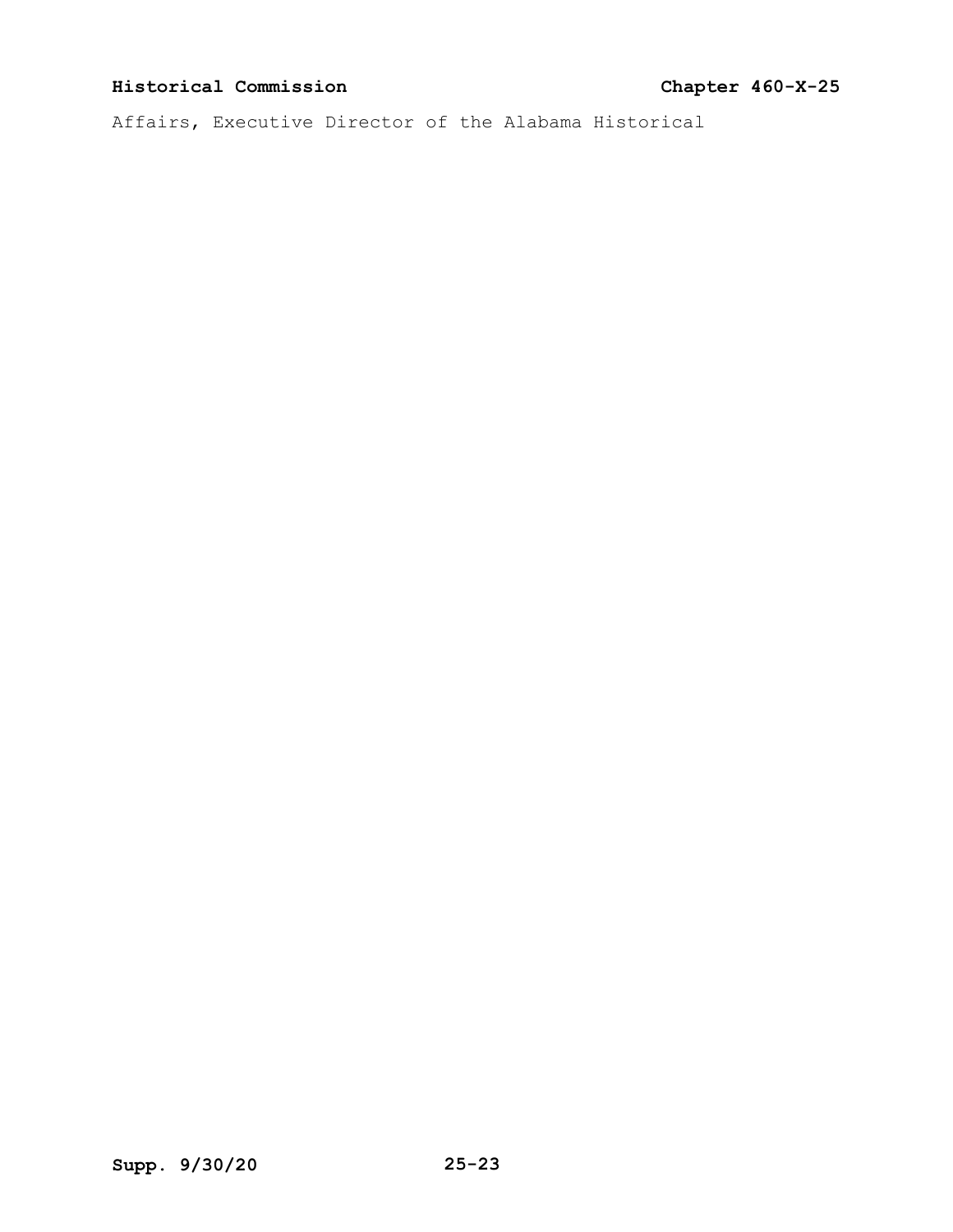Commission, Finance Director, Director of the Alabama Department of Economic and Community Affairs (ADECA), Secretary of Commerce, one Republican House member—appointed by Speaker of the House, one Democrat House Member—appointed by Speaker of the House, one Republican Senator—appointed by the President Pro Tempore, one Democrat Senator—appointed by the President Pro Tempore, and the Commissioner of Revenue (non-voting advisory member). **Authors:** Chloe Mercer; Lee Anne Wofford; Clara Nobles **Statutory Authority:** Act 2017-380; Act 2021-431. **History: New Rule:** Filed August 10, 2017; effective

September 24, 2017. **Amended:** Filed December 14, 2021; effective February 13, 2022.

### **460-X-25-.09 Committee Review Process**.

(1) The Tax Credit Evaluating Committee shall only review qualifying historic rehabilitation tax credit projects recommended by the Commission. When the Commission determines that Applications are Qualifying Projects, the Commission shall recommend a list of Qualifying Projects to the Committee. The Committee will approve credits for Projects and rank them in the order in which the Projects should receive tax credit reservations for each applicable Application Period. For the purpose of this Program, reservations will be 25% of the Qualified Rehabilitation Expenditures as listed on the Applicant's Part B Application. The Commission shall establish the criteria for the evaluating Committee based on:

(a) the relative value of the proposed project to the community;

(b) maintenance of the historic fabric of the community;

- (c) possible return on investment for the community;
- (d) geographic distribution of projects;

(e) the likelihood of the project proceeding without the state historic tax credit;

(f) strength of local support for the proposed project;

(g) any additional tax credits or state, federal, or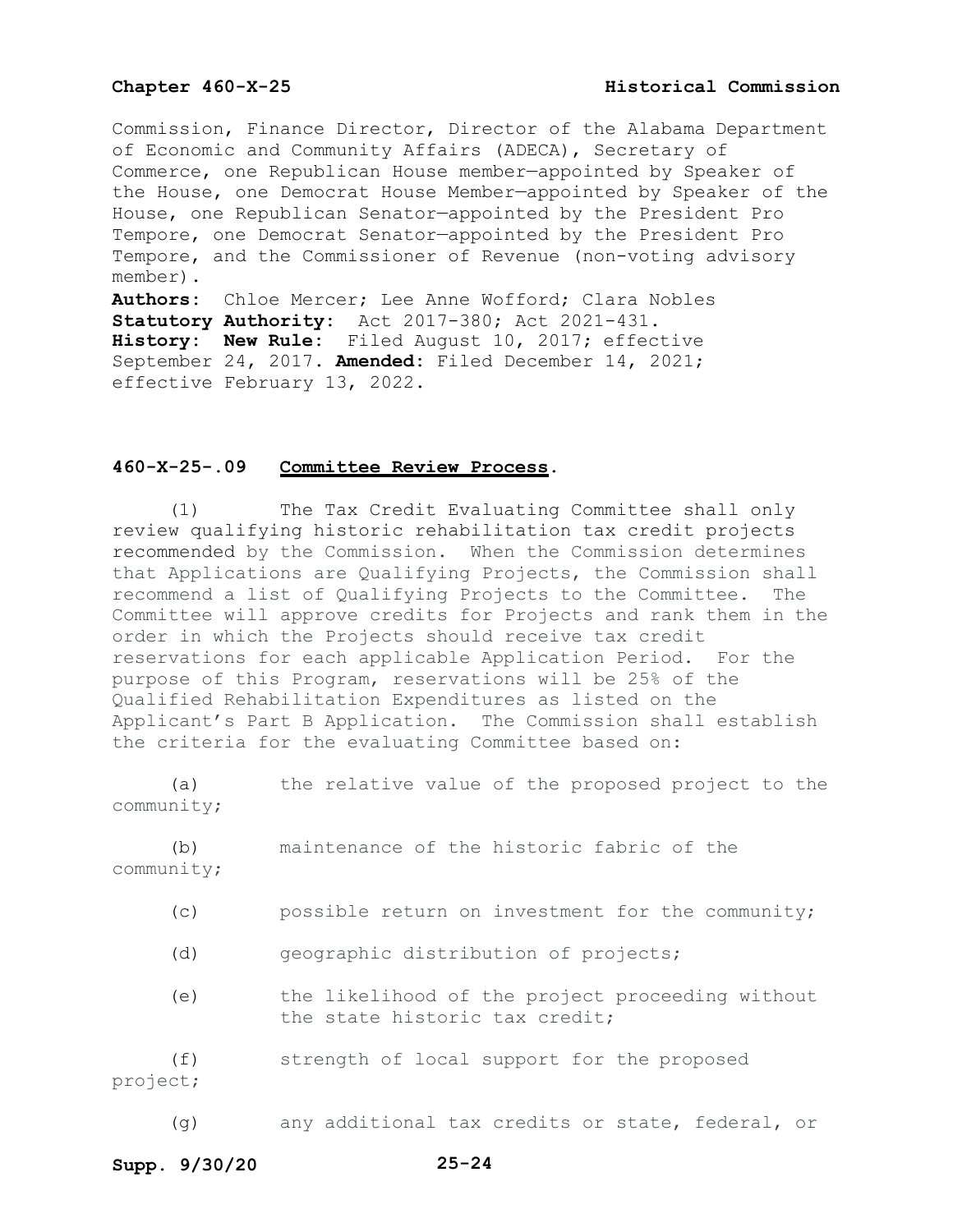local government grants the applicant expects to utilize for the construction of the project.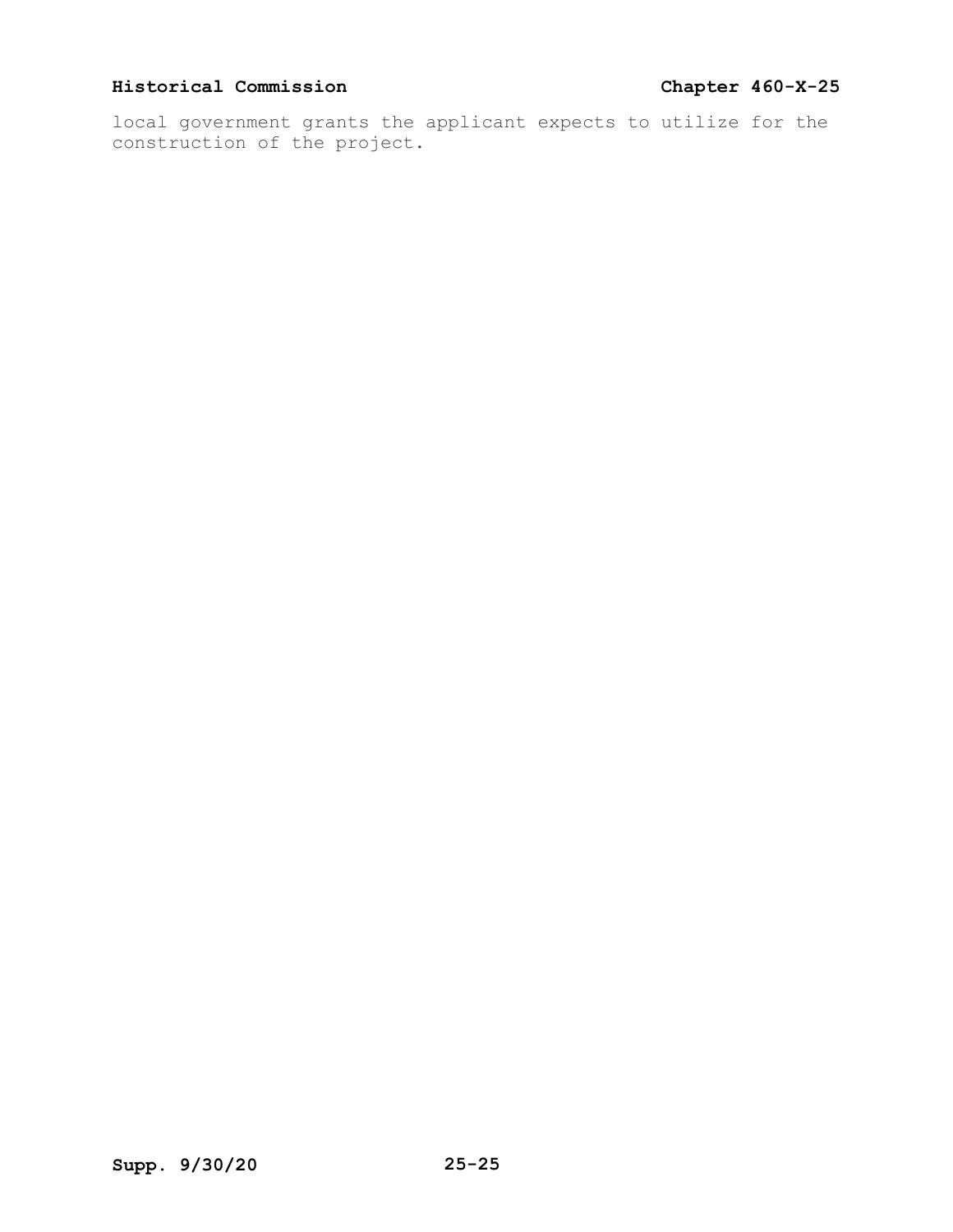(2) The Commission shall provide the Committee with a list of all Qualifying Projects and Projects that were determined to be incomplete applications. Prior to each Committee meeting, the Commission will provide the Committee with a summary sheet for each Qualifying Project and ranking sheets, which the Committee shall use to score each Project. Prior to each Committee meeting, members of the Committee shall score the Qualifying Projects according to established criteria. During the Committee meeting, members may ask questions about the Projects for clarification and amend their ranking sheets as necessary; discuss the Project scores; and gain Committee consensus for the final ranking order for the applicable Application Period.

(3) If more than one Qualifying Project receives the same score on their ranking sheet, a random drawing will be held during the Committee meeting to determine the final ranking order for each Application Period. If the Committee approves a Project for tax credits, the Commission shall reserve, for the benefit of the owner, an allocation for a tax credit, as provided in 460-X-25-.14, and the Commission shall notify the owner in writing of the amount of the reservation. **Authors:** Chloe Mercer; Lee Anne Wofford; Clara Nobles **Statutory Authority:** Act 2017-380; Act 2021-431. **History: New Rule:** Filed August 10, 2017; effective September 24, 2017. **Amended:** Filed December 14, 2021; effective February 13, 2022.

**460-X-25-.10 Criteria Descriptions.** The Committee shall rank the Qualifying Projects based on the established criteria for each Application Period. Projects shall be ranked in order by their total score.

(a) Relative value of the proposed project to the community. Relative value is a method of determining a Project's merit when considering the similar Projects in the area. 0 to *14 points* 

*(b)* The maintenance of the historic fabric of the community. The Project should retain its historic integrity after the rehabilitation and complement and enhance other historic properties in the area. Will buildings that are underutilized or not occupied be rehabilitated? 0 to *14 points* 

**Supp. 9/30/20 25-26** (c) Possible return on investment for the community. Does the Project address a specific community need? Will the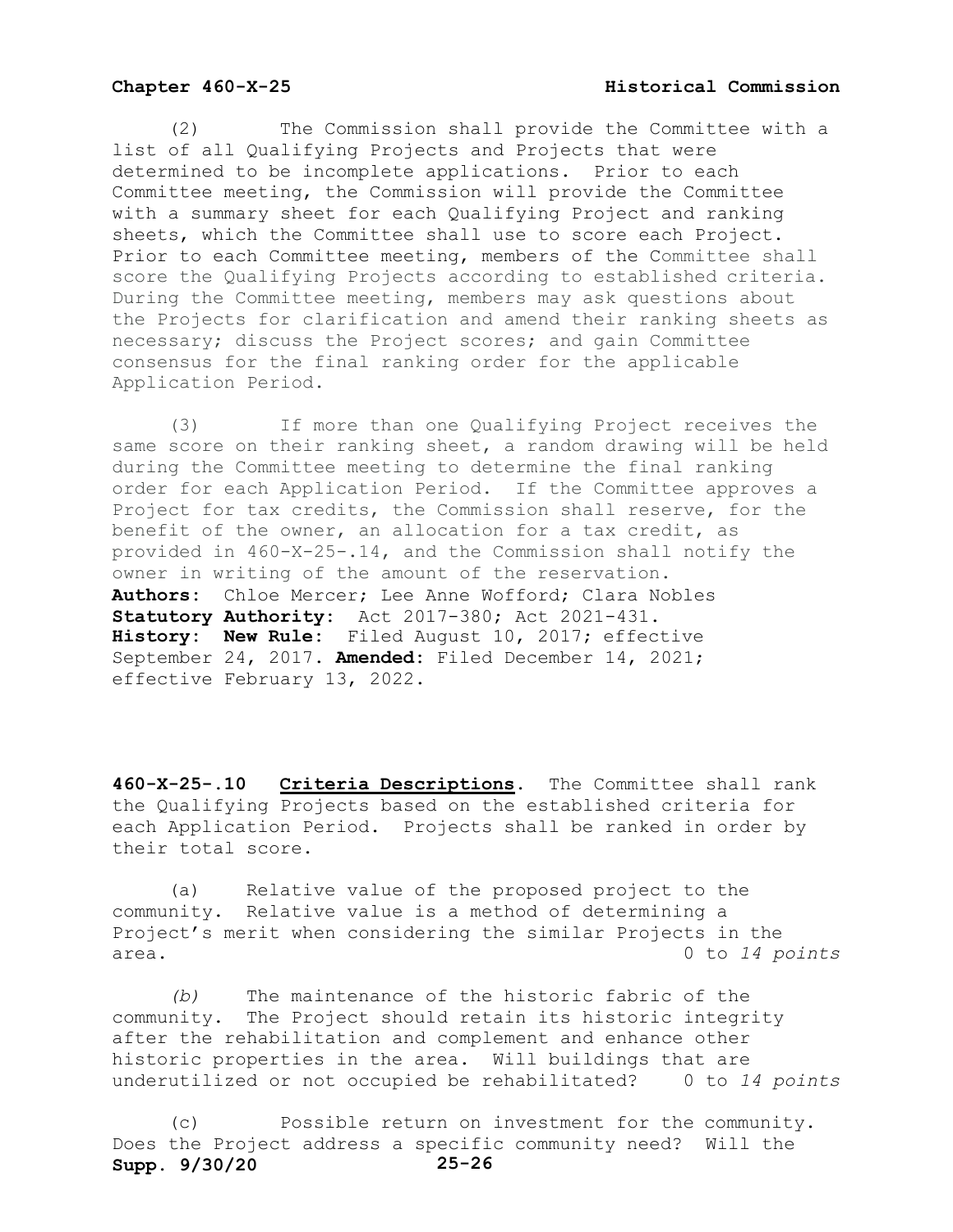Project lead to the development of public/private partnerships? Will the Project create economic growth in distressed areas? *0 to 16 points*

(d) Geographic distribution of projects. For each quarterly Evaluating Committee meeting, the Commission will develop a map that plots the location of each Qualifying Project to be used by the Committee to determine geographic diversity. 0 to 14 points

(e) What is the likelihood of the project proceeding without the state historic tax credit?

*0 to 14 points*

 (f) Strength of local support for the proposed project. Has the Project received support from the local municipality, county, legislative delegation, or community stakeholders? 0 to *14 points*

 (g) Public Financing. Are there any additional tax credits or state, federal, or local government grants the applicant expects to utilize for the construction of the Project? 0 to *14 points* 

**Authors:** Chloe Mercer; Lee Anne Wofford; Clara Nobles **Statutory Authority:** Act 2017-380; Act 2021-431. **History: New Rule:** Filed August 10, 2017; effective September 24, 2017. **Amended:** Filed December 14, 2021; effective February 13, 2022.

**460-X-25-.11 Disapproved Applications.** Any Application disapproved by the Committee or if the Application cannot receive an allocation due to the \$200,000,000 cap, they shall be removed from the review process. A disapproved Application may be resubmitted, but shall be deemed to be a new submission and will be charged a new Application fee by the Commission.

**Authors:** Chloe Mercer; Lee Anne Wofford; Clara Nobles **Statutory Authority:** Act 2017-380; Act 2021-431. **History: New Rule:** Filed August 10, 2017; effective September 24, 2017. **Amended:** Filed December 14, 2021; effective February 13, 2022.

**460-X-25-.12 Meetings And Review Cycle.** The Executive Director of the Alabama Historical Commission shall by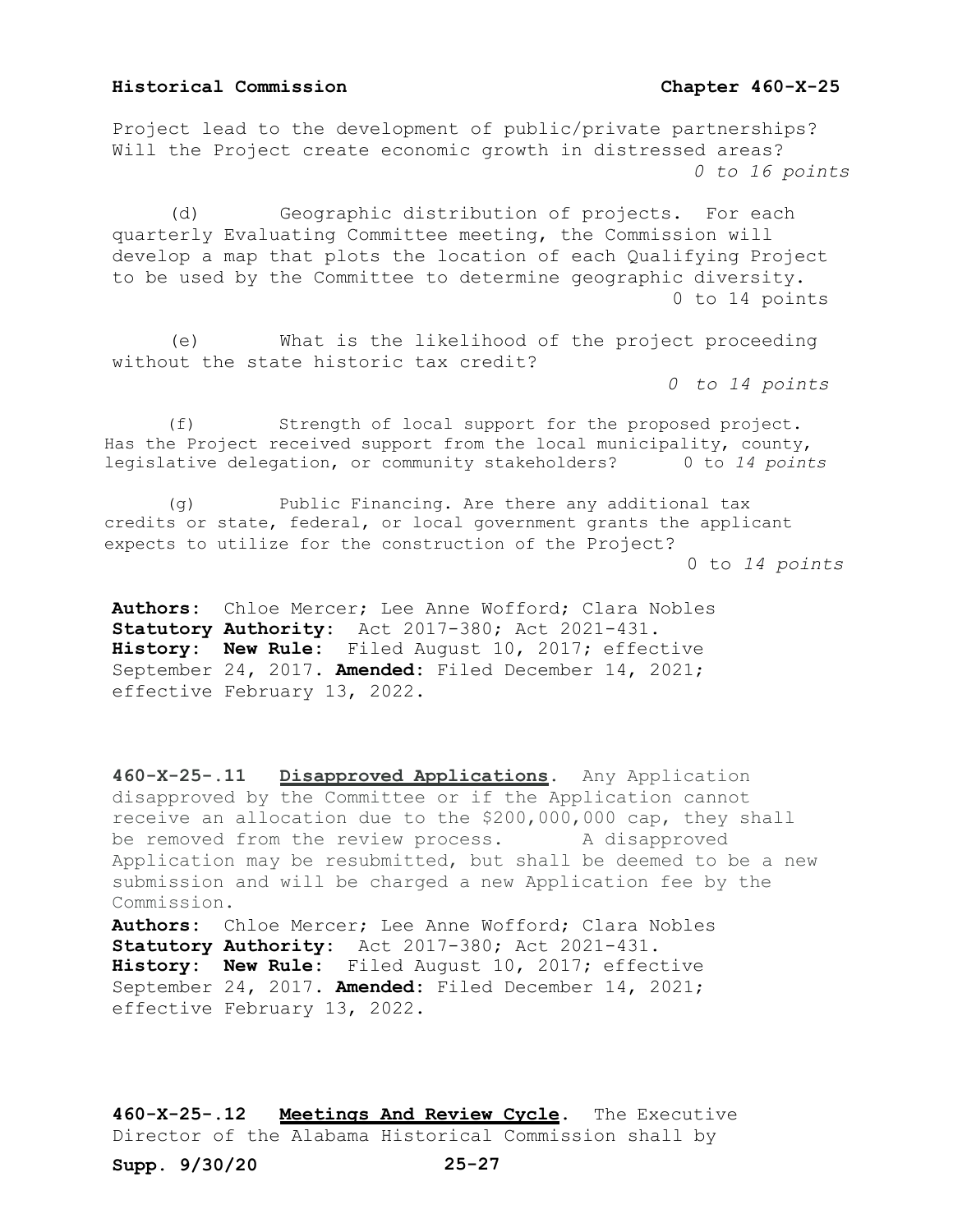## **Chapter 460-X-25 Historical Commission**

October 30, 2017 contact the President Pro Tempore of the Senate and the Speaker of the House of Representatives for the names of their appointees to the Historic Tax Credit Evaluating Committee.

(1) The Commission shall call the first meeting of the Tax Credit Evaluating Committee before December 31, 2017 and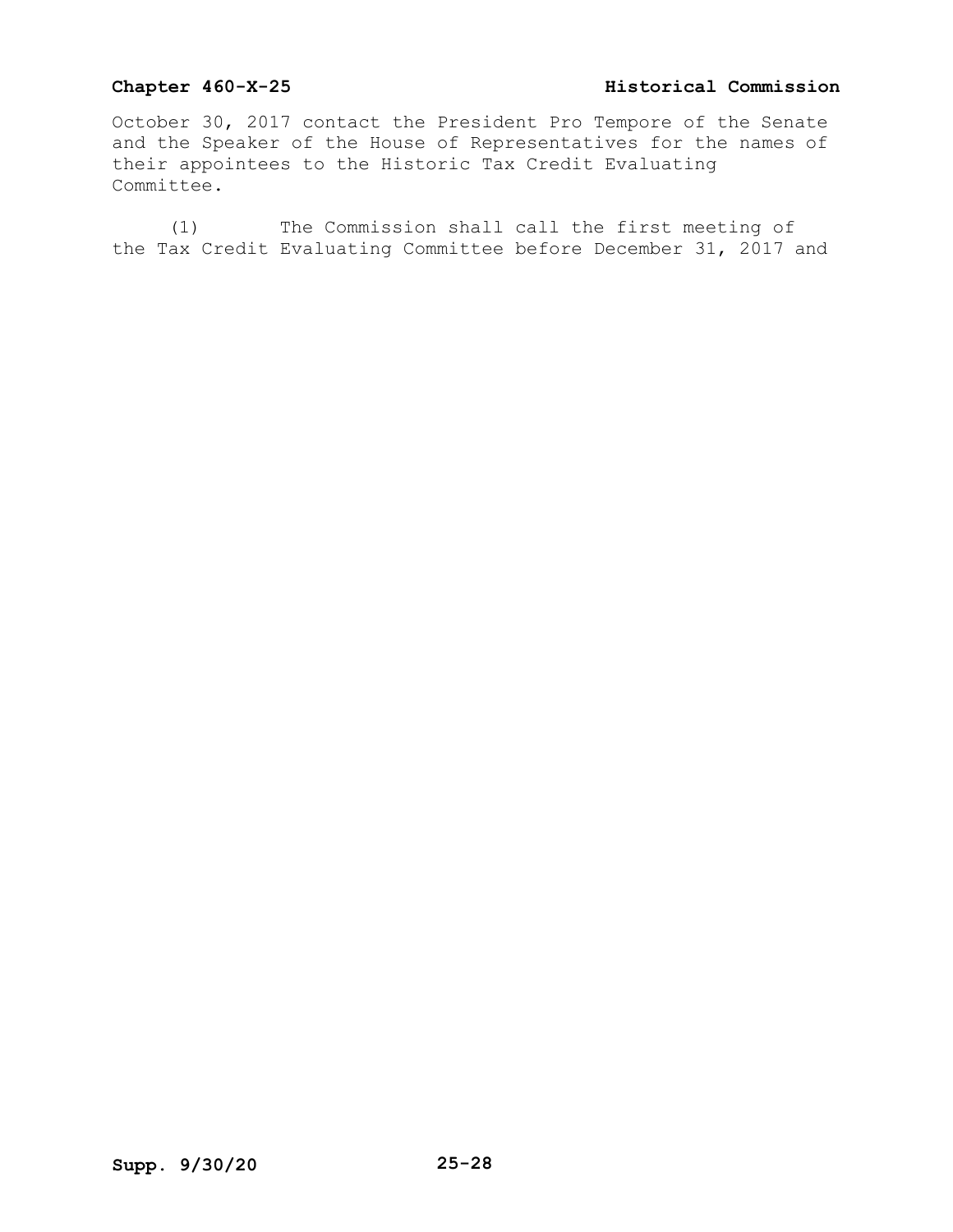it shall be an organizational meeting to select a chair and vice-chair to serve for 2018, to determine the location of Committee meetings, and to orient Committee members to the Program. In the following years, the selection of officers shall be in the first quarter of the calendar year in which they are to serve. The officers of the Committee shall be a chairman and a vice-chairman. The Commission shall serve as secretary of the Committee. The officers shall be selected by a majority vote of members present. The chair and vice-chair positions shall serve for one-year terms. The House and Senate members are appointed or reappointed annually.

(2) All notices and meetings of the Committee shall be conducted in accordance with the Alabama Open Meetings Act, Chapter 25A, Title 36, Code of Ala. 1975. The Commission will post all required public notices about the date, time, and location of the Committee meetings. A majority of the members of the Committee present shall constitute a quorum. The Committee may meet at any place within the state of Alabama.

(3) The Committee shall meet at least quarterly unless no Qualifying Projects are recommended by the Commission or the \$200,000,000 has been reached. The Committee may also meet at the call of the chair or any majority of the membership. The Committee shall perform all duties prescribed by this Act and by Robert's Rules of Order.

(4) Applications will be accepted beginning November 1, 2017. The Review Cycle is as follows:

- (a) Ouarter 1 Application Period: Applications received by December 31 will be reviewed by the Commission and, if determined to be a Qualifying Project, will be considered in the first quarter Committee meeting. The Commission reserves tax credits as available based on Committee recommendations no later than 30 days after the first quarter Committee meeting.
- (b) Quarter 2 Application Period: Applications received by March 31 will be reviewed by the Commission and, if determined to be a Qualifying Project, will be considered in the second quarter Committee meeting. The Commission reserves tax credits as available based on Committee recommendations no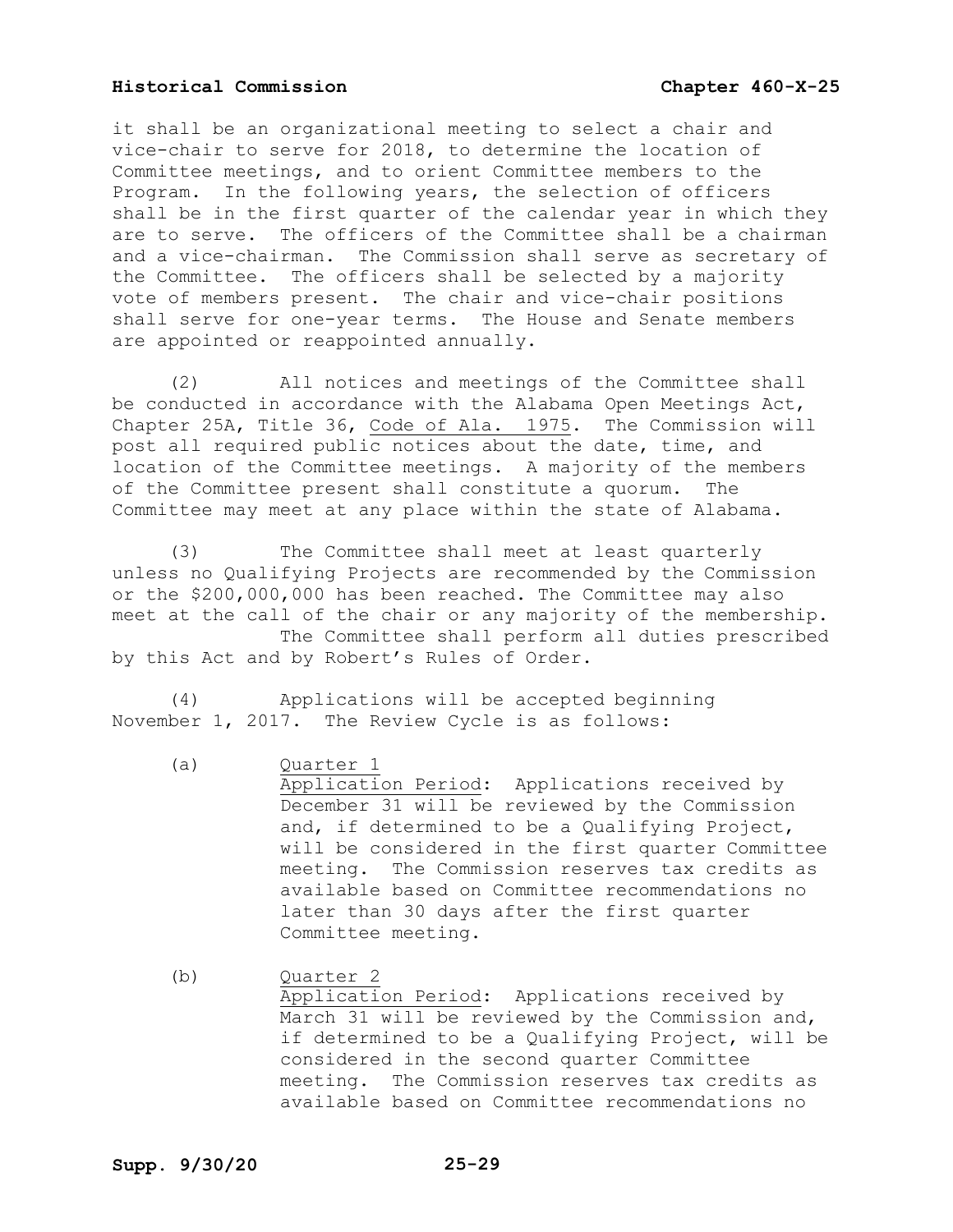later than 30 days after the second quarter Committee meeting.

(c) Quarter 3 Application Period: Applications received by June 30 will be reviewed by the Commission and, if determined to be a Qualifying Project, will be considered in the third quarter Committee meeting. The Commission reserves tax credits as available based on Committee recommendations no later than 30 days after the third quarter Committee meeting.

(d) Quarter 4 Application Period: Applications received by September 30 will be reviewed by the Commission and, if determined to be a Qualifying Project, will be considered in the fourth quarter Committee meeting. The Commission reserves tax credits as available based on Committee recommendations no later than 30 days after the fourth quarter Committee meeting.

**Authors:** Chloe Mercer; Lee Anne Wofford; Clara Nobles **Statutory Authority:** Act 2017-380; Act 2021-431. **History: New Rule:** Filed August 10, 2017; effective September 24, 2017. **Amended:** Filed December 14, 2021; effective February 13, 2022.

**460-X-25-.13 Records Custodian.** The Alabama Historical Commission shall be custodian of the records of the Committee. **Authors:** Chloe Mercer; Lee Anne Wofford; Clara Nobles **Statutory Authority:** Act 2017-380; Act 2021-431. **History: New Rule:** Filed August 10, 2017; effective September 24, 2017. **Amended:** Filed December 14, 2021; effective February 13, 2022.

## **460-X-25-.14 Tax Credit Allocation Reservation.**

(1) Committee Ranking List of Qualifying Projects. Once the Historic Tax Credit Evaluating Committee reviews Qualifying Projects, approves credits for Projects, and ranks Projects in the order in which Projects should receive tax

## **Supp. 9/30/20 25-30**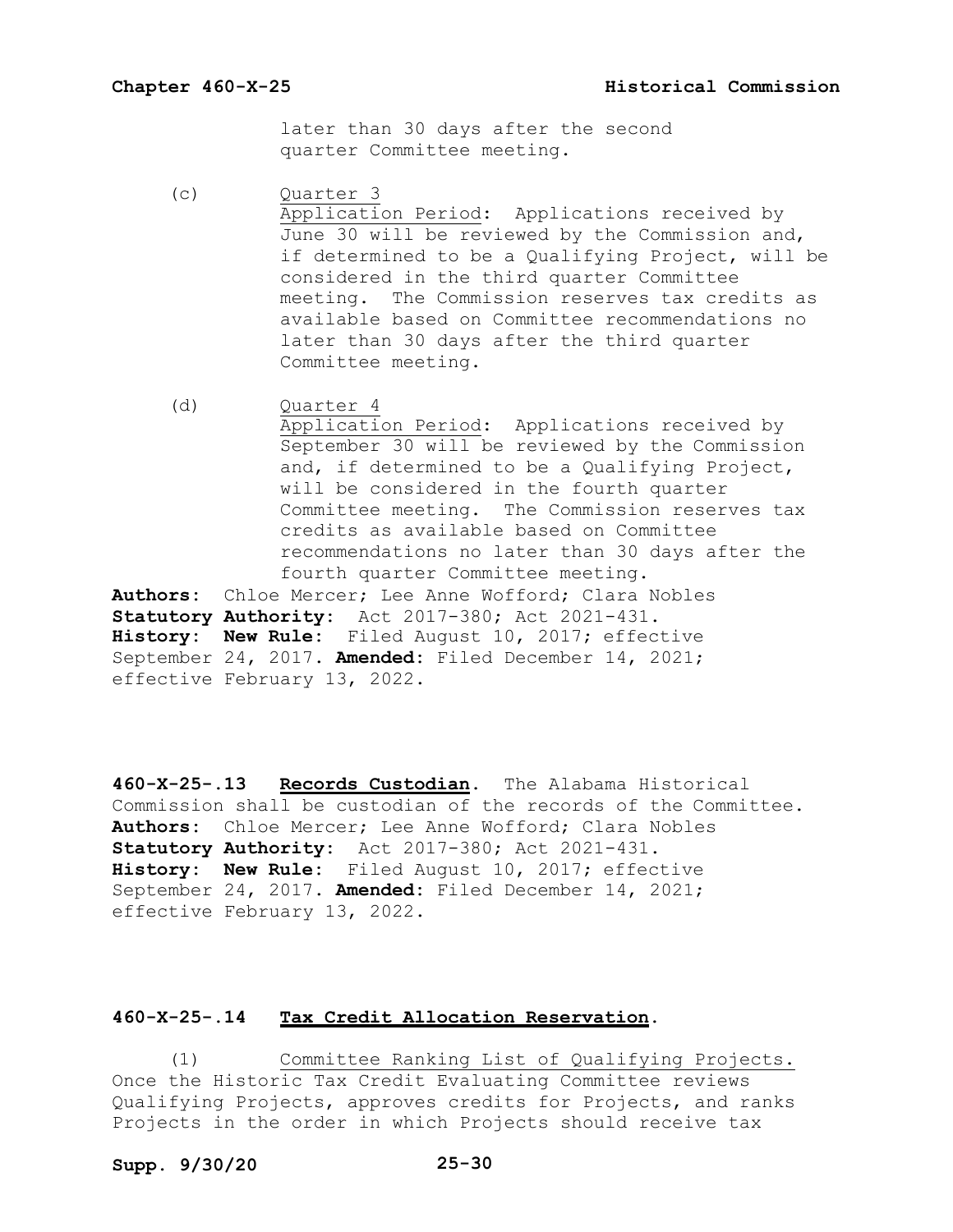credit reservations based on established criteria, the Commission will issue a Tax Credit Allocation Reservation in the amount based on the estimated Qualified Rehabilitation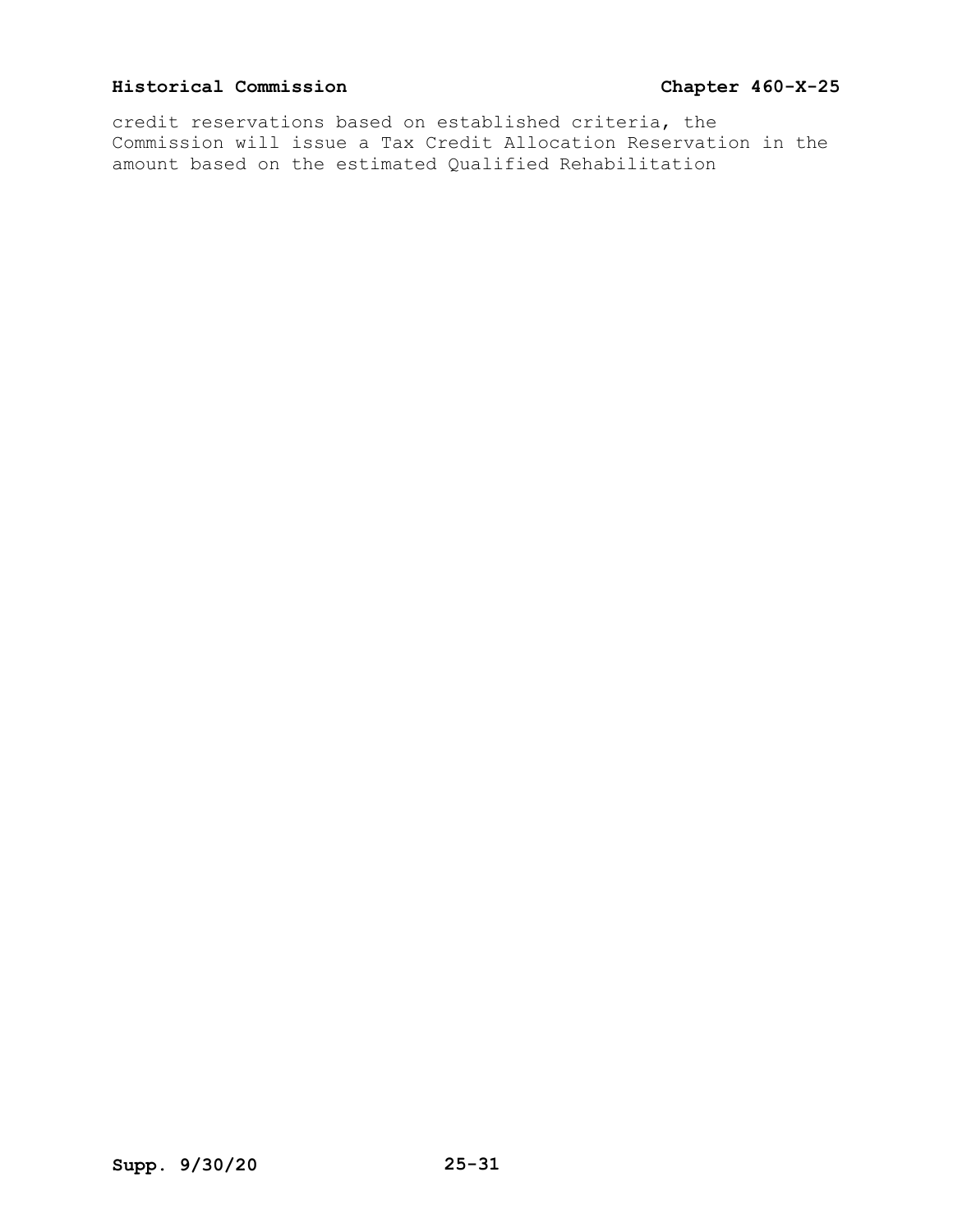Expenditures provided by the Applicant on the Part B Application. Tax Credit Allocation Reservations will be issued in the order in which the Committee has ranked Complete Applications and Rehabilitation Plans for each Application Period. The Committee ranking list will be maintained by the Commission on an Application Period by Application Period basis, and a Qualifying Project approved by the Committee in an earlier Application Period will receive a Tax Credit Allocation Reservation before a Qualifying Project approved by the Committee in a subsequent Application Period (regardless of such Project's score determined under Rule 460-X-25-.10). The only exception to maintaining the Committee's ranking list on an Application Period basis is when the Commission must allocate credits to certain Projects eligible for the 40% annual set-aside described in (4) below.

(2) Commission Tracking. The Commission shall track the cumulative amount of Tax Credit Allocation Reservations and will discontinue issuing Tax Credit Allocation Reservations once the total has reached the Aggregate Tax Credit Allocation Amount. When the Aggregate Tax Credit Allocation Amount has been reached, no further Tax Credit Allocation Reservations will be made until: 1) additional amounts are returned through the rescission of Tax Credit Allocation Reservations; or 2) a new Aggregate Tax Credit Allocation Amount becomes available. If an Applicant has applied for a Tax Credit Allocation Reservation that exceeds the remaining allocation available under Aggregate Tax Credit Allocation Amount, the Commission shall issue a Tax Credit Allocation Reservation in the amount of the available partial allocation (the "Partial Allocation"), and the amount requested by the Application that exceeds the Partial Allocation (the "Excess Allocation") shall remain in the first position on the Committee's ranking list until additional amounts are available, at which time the Commission shall issue a Tax Credit Allocation Reservation in the amount of the Excess Allocation. In no event shall projects be added to the ranking list after the \$200,000,000 cap has been reached.

**Supp. 9/30/20 25-32** (3) Aggregate Tax Credit Allocation Amount Limits. The availability of Tax Credit Allocation Reservations is limited to the Aggregate Tax Credit Allocation Amount per tax year beginning on January 1, 2018 and extending through the expiration of tax credits, December 31, 2027. Of the annual amount of tax credits available, 40% shall be reserved to taxpayers with a Certified Historic Structure or Certified Historic Residential Structure located in a county in which the population does not exceed 175,000 according to the most recent<br>federal decennial census. In the event that federal decennial census. Complete Applications are not received and credits are not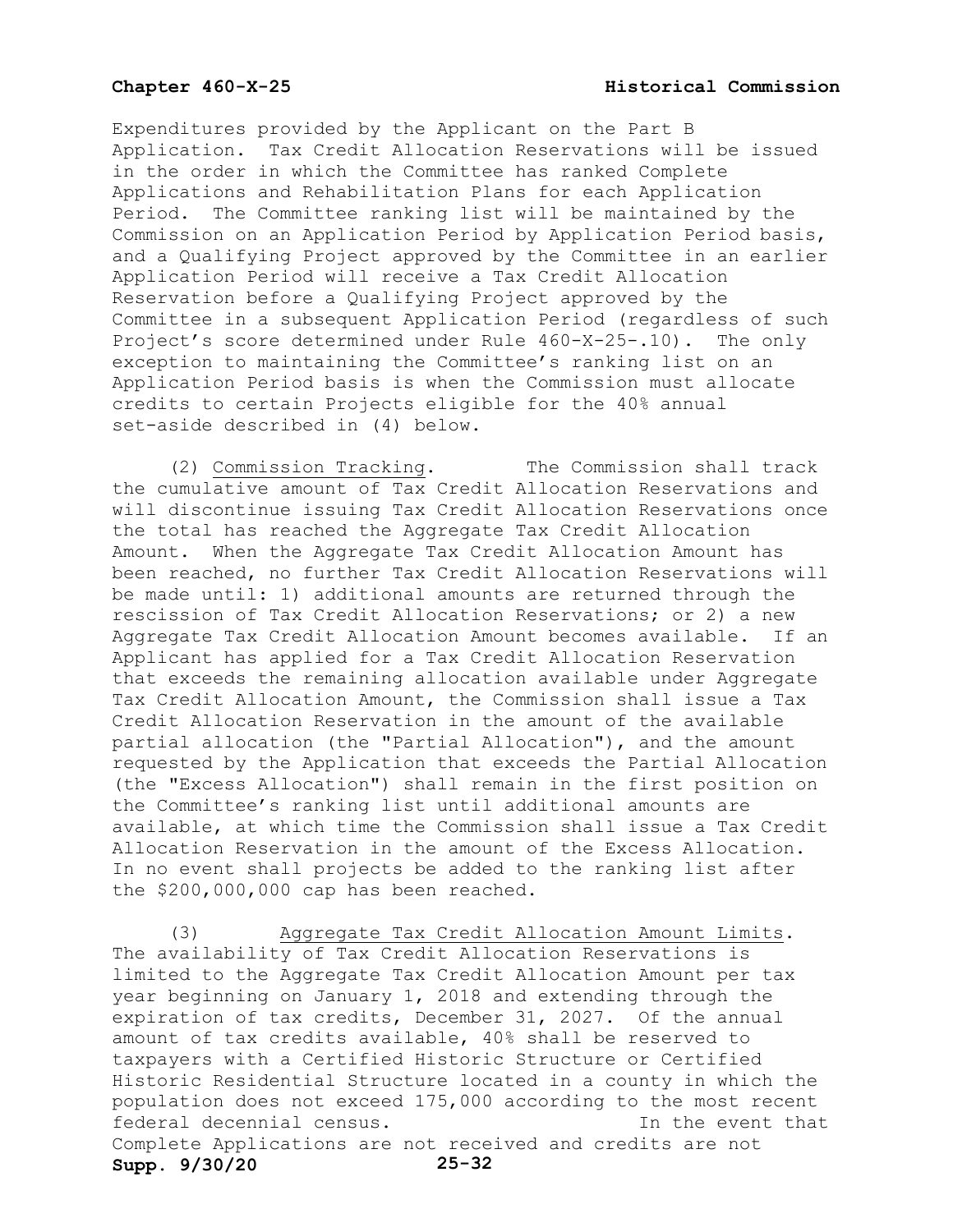allocated for Projects in these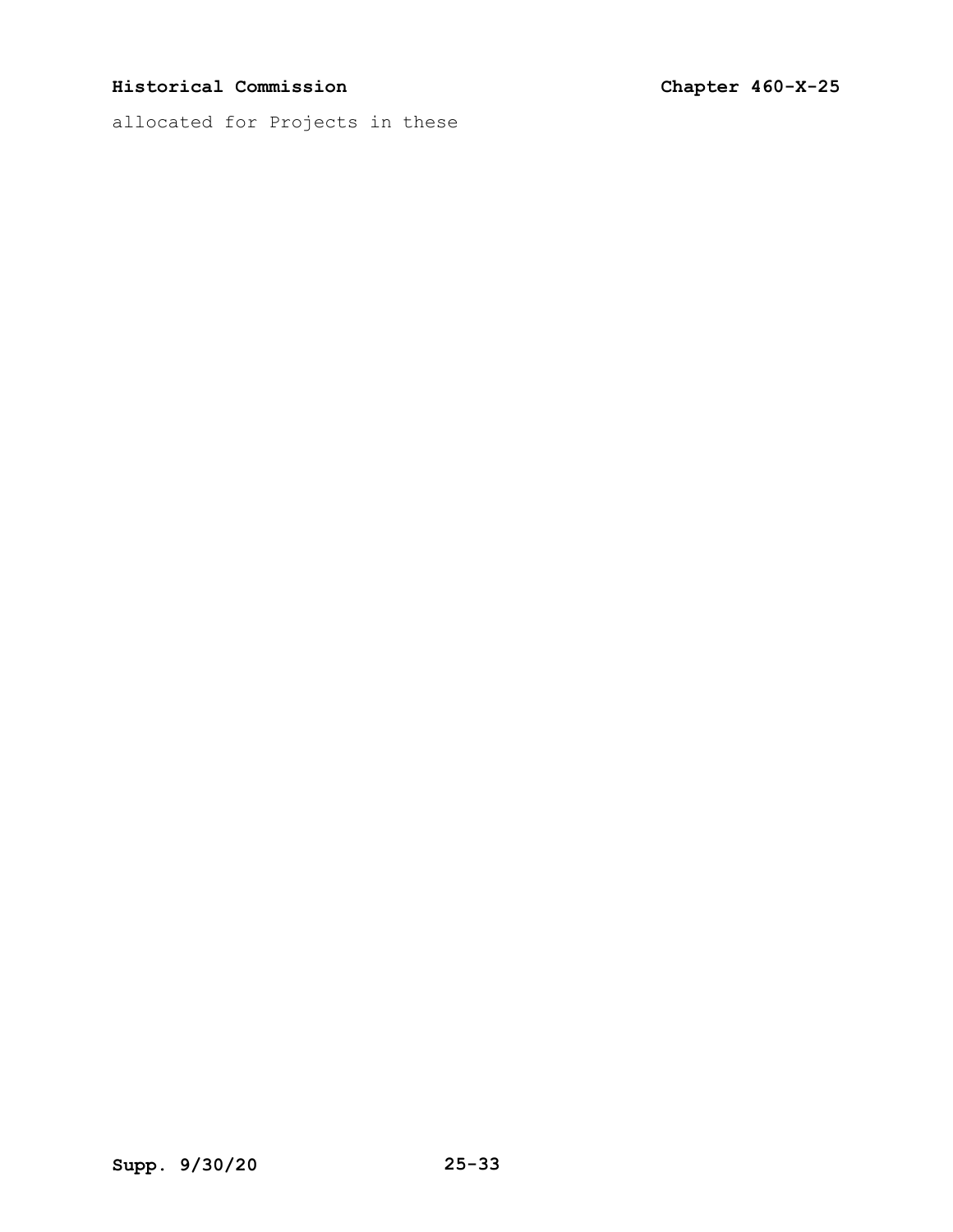areas by the close of the third quarter of the Program year,<br>the credits may be reserved for other Qualifying Projects. If the credits may be reserved for other Qualifying Projects. all of the Aggregate Tax Credit Allocation Amount for any tax year is not requested and reserved, any unreserved tax credit allocations may be utilized by the Commission in reserving tax credits in subsequent years. No tax credit claimed for any Qualified Rehabilitation Expenditures may exceed five million dollars (\$5,000,000) for Certified Historic Structures and fifty thousand dollars (\$50,000) for Certified Historic Residential Structures. Applications for the reservation of tax credits will be accepted beginning November 1, 2017, but no tax credit may be credited before the taxpayer's return for the taxable year 2017. All Applications under this Program shall be received through the final Application Period in 2027. In no event shall applications be accepted by the Commission after the Historic Tax Credit Evaluating Committee has ranked 1)nonset-aside county projects with a total amount equaling \$120,000,000; notwithstanding the availability of credits due to rescissions and/or carry-over of set-aside county allocations; and 2) set-aside county projects with a total amount equaling \$80,000,000.

Additional application periods may be announced due to rescissions and/or carry-over of set-aside county allocations after the first nine months of the tax year. Projects Not Likely to Receive a Reservation. The Commission shall notify Applicants in writing of the status for Projects that are not likely to receive a Tax Credit Allocation Reservation because of the Project's place on the Committee ranking list and the available Aggregate Tax Credit Allocation Amount for that particular year. As long as the \$200,000,000 cap has not been reached, the Commission shall contact the Applicant to determine if they wish to remain on the committee ranking list until new tax credits become available either through rescissions or a new Aggregate Tax Credit Allocation Amount, and the Applicant will have thirty (30) days to notify the Commission in writing of their preference. If the \$200,000,000 cap has been reached, Applications will be returned to the Applicant. Applications may be resubmitted if another review cycle is announced by the Commission, but these Applications shall be deemed to be a new submission and will be charged a new Application fee by the Commission.<br>(4)

Supplemental Tax Credit Allocation Reservation. In the event the amount of Qualified Rehabilitation Expenditures (QRE) incurred by the Owner exceeds the amount of Qualified Rehabilitation Expenditures estimated on Part B of the Application for the purpose of establishing the Tax Credit Allocation Reservation, the Applicant may apply to the Commission for a reservation of a supplemental Tax Credit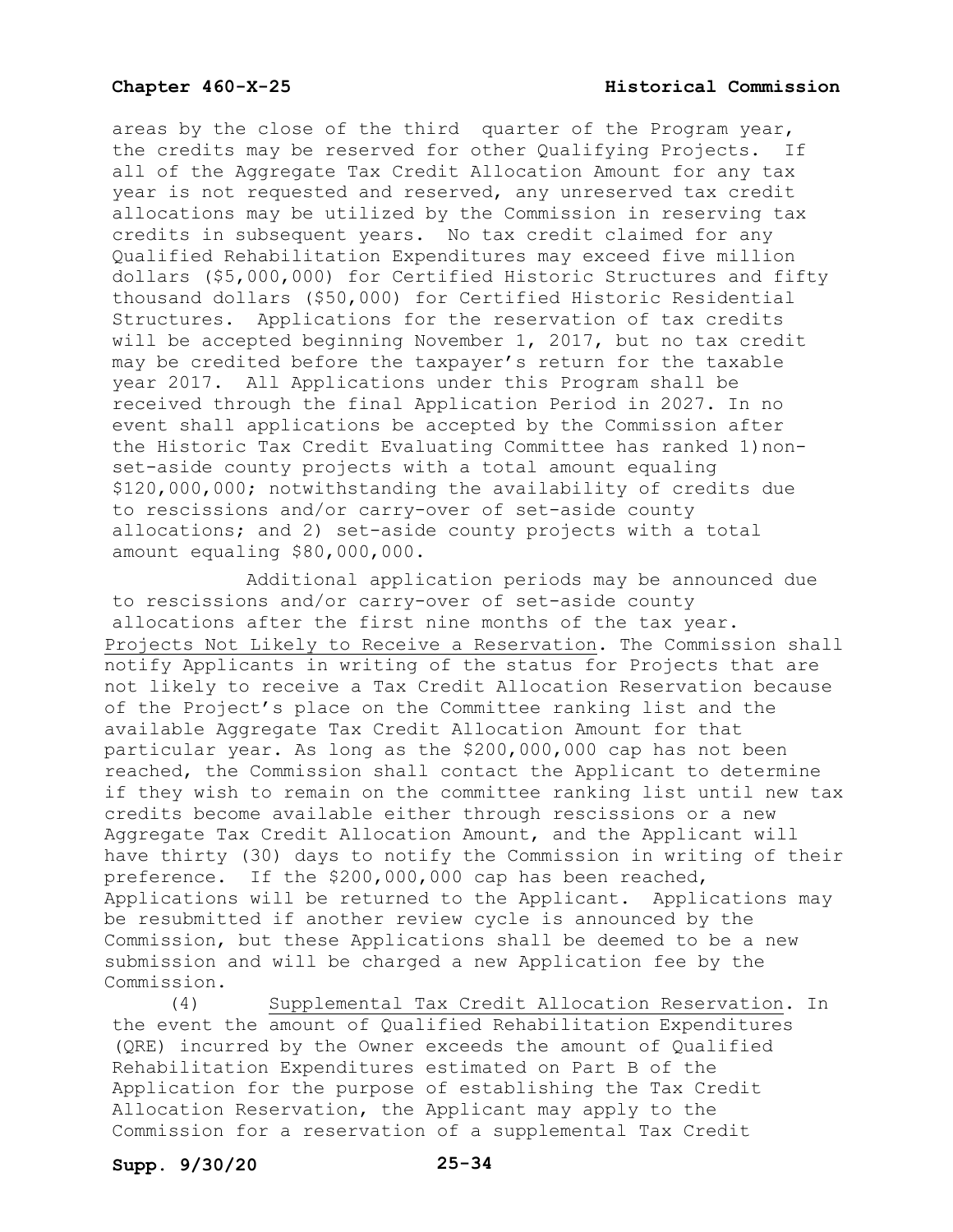Allocation Reservation in an amount equal to the excess. Applications for a supplemental Tax Credit Allocation Reservation shall be made on a form prescribed and available from the Commission and shall be submitted with the Part C Application. If Projects are in good standing, Supplemental Tax Credit Applications shall be recommended to the Committee in the next available Review Cycle. Applicants who apply for a supplemental Tax Credit Allocation Reservation may be invoiced an additional fee based on the Applicant's increased QRE. If the supplemental request maintains a total QRE within the same fee Tier, the Applicant will pay a fee that equals the difference between the new fee and the fee already paid (this will only apply to Projects in Tier 1). If the supplemental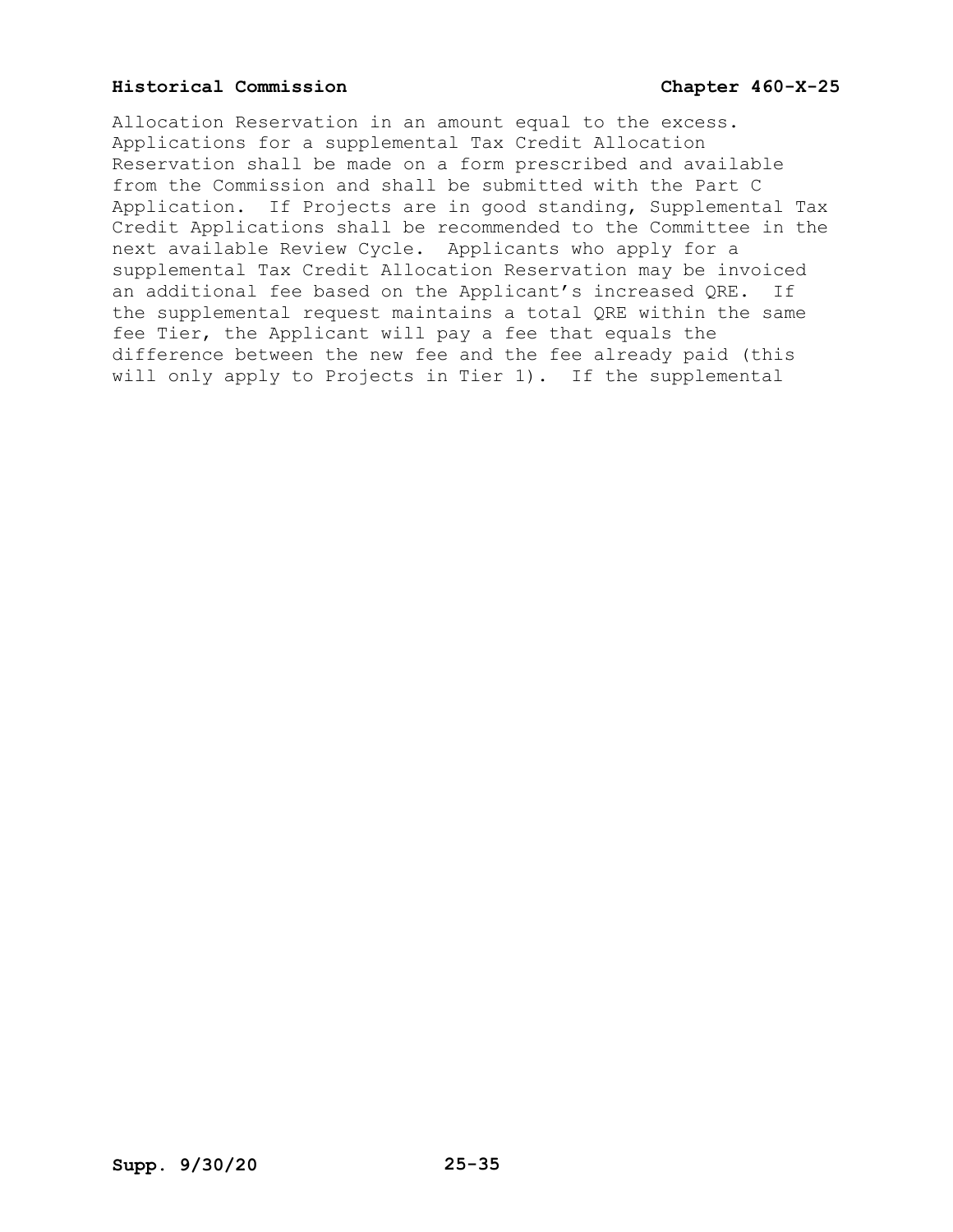request increases the total QRE to a fee Tier above the fee already paid, the Applicant will pay a fee that equals the difference between the higher fee and the fee already paid. If the Commission notifies the Applicant that their supplemental request will receive a Tax Credit Allocation Reservation, then the Commission will invoice for the fee, if applicable, which must be paid to the Commission in order to receive the reservation. A separate Tax Credit Certificate shall be issued for any supplemental Tax Credit Allocation reserved by the Commission for the Project.

(5) All Requirements Shall Be Met. A Tax Credit Allocation Reservation reserves a credit in the name of the Applicant only.No Tax Credit Certificate will be issued or can be used by the Applicant until all the requirements of the Program have been satisfied.

(6) Rescission. If a Tax Credit Allocation Reservation is rescinded, it will be returned to the Aggregate Tax Credit Allocation Amount available. Any Applicant whose Tax Credit Allocation Reservation is rescinded shall be notified in writing of the rescission by the Commission. A new Application may be submitted, but it will be treated as a new Application and will be charged a new Application fee.

(a) If, at any time, the Commission determines that the proposed or ongoing rehabilitation work is not consistent with the Standards, the Tax Credit Allocation Reservation for the Applicant may be rescinded.

(b) If, at any time, the Commission has reason to believe that a Project has become inactive or that it is not likely that it will be able to meet any or all of the requirements of the Program, it shall notify the Applicant by registered or certified mail of the Commission's intent to rescind the Tax Credit Allocation Reservation. If the Applicant fails to respond within thirty (30) calendar days receipt of the notice that the Project is still active, the Commission may rescind the Tax Credit Allocation Reservation. **Authors:** Chloe Mercer; Lee Anne Wofford **Statutory Authority:** Act 2017-380; Act 2021-431. **History: New Rule:** Filed August 10, 2017; effective September 24, 2017 **Amended:** Filed December 14, 2021; effective February 13, 2022.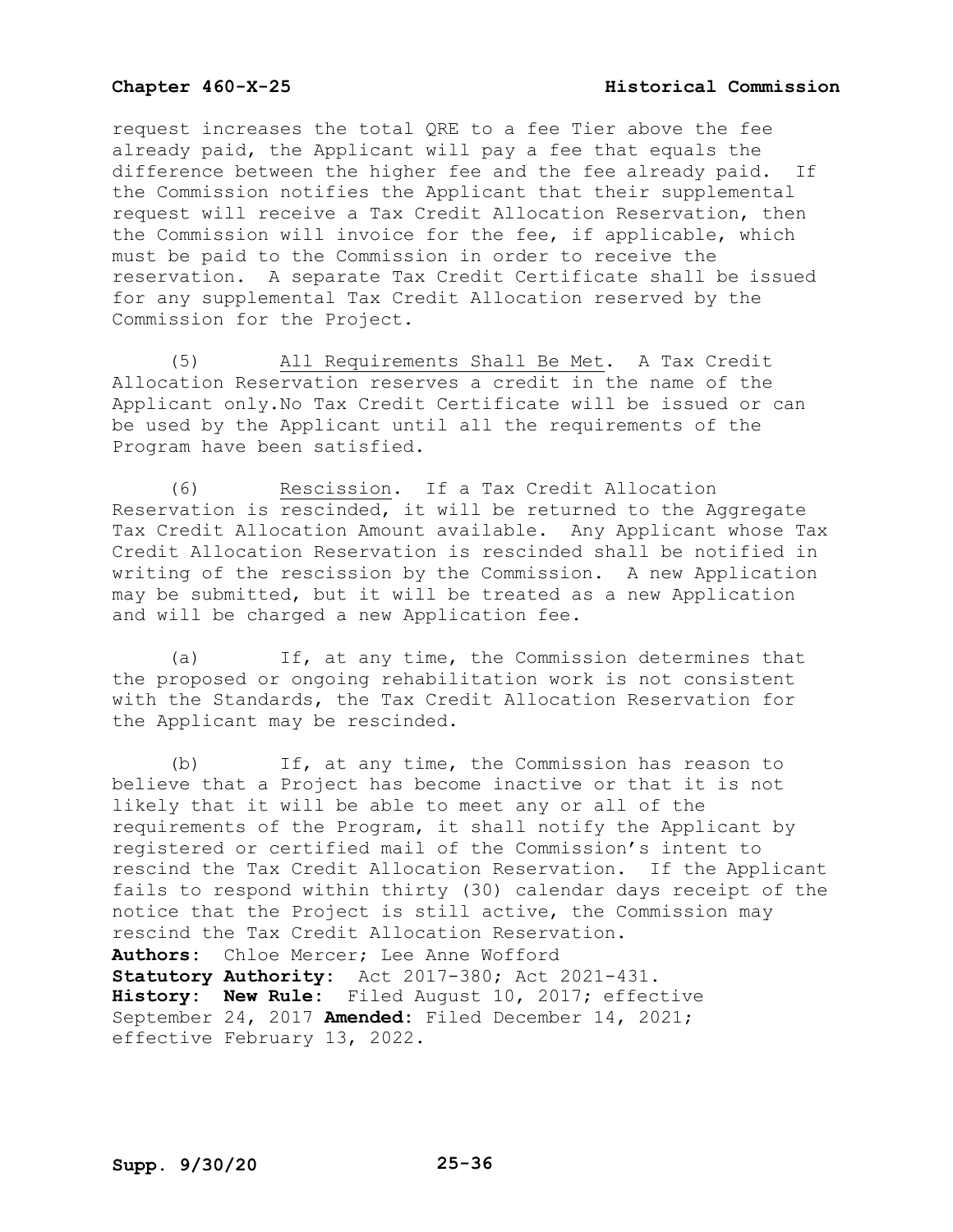**460-X-25-.15 Project Commencement And Completion.**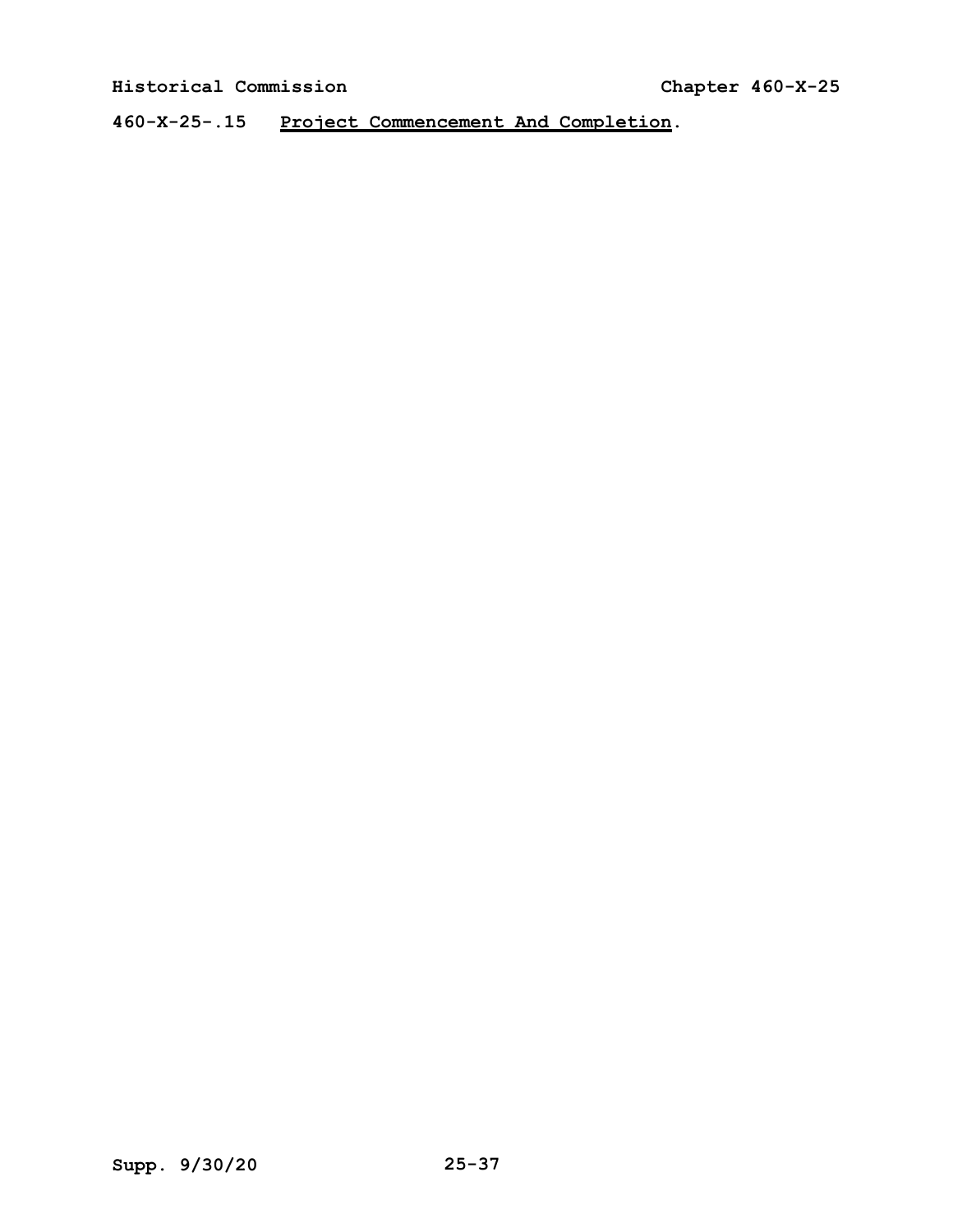(1) Applicants shall commence their plan of work and shall have spent no less than twenty percent (20%) of the estimated cost of rehabilitation within eighteen (18) months of the date of issuance of written notice of a Tax Credit Allocation Reservation ("anniversary"). Within 36 months of the anniversary, the Applicant must have incurred an additional fifty percent (50%) of the estimated cost of rehabilitation provided in the Application. The Applicant must notify the Commission in writing no later than thirty (30) calendar days after the eighteen (18) month anniversary that twenty percent (20%) of the estimated cost of rehabilitation was expended and after the thirty-six (36) month anniversary that seventy percent (70%) of the estimated cost of rehabilitation was expended. Failure to so notify the Commission will terminate the Project and the Tax Credit Allocation Reservation will be rescinded. The Applicant may re-apply for the Program, but the Application will be considered a new Application. Within sixty (60) months of the anniversary, the project must be complete, and the Applicant must submit the Part C Application as notification to the Commission that the project is complete.

(2) A Project's completion will be the date that it<br>aced in service in accordance with this Program. The is placed in service in accordance with this Program. completion date must occur within sixty (60) months of the Tax Credit Allocation Reservation, and progress reports of required expenditure benchmarks must be provided to the Commission. The Applicant shall submit Part C of the Application with the appropriate Cost and Expense Certification and post-rehabilitation Appraisal within a reasonable time after completion. Failure to do so may result in rescission of the Tax Credit Allocation Reservation.

**Authors:** Chloe Mercer; Lee Anne Wofford **Statutory Authority:** Act 2017-380; Act 2021-431. **History: New Rule:** Filed August 10, 2017; effective September 24, 2017. **Amended:** Filed December 14, 2021; effective February 13, 2022.

## **460-X-25-.16 Taking the Tax Credit.**

(1) The entire tax credit must be claimed by the taxpayer for the taxable year in which the Certified Rehabilitation is placed in service. Where the taxes owed by the taxpayer are less than the tax credit, the taxpayer shall be entitled to claim a refund for the difference.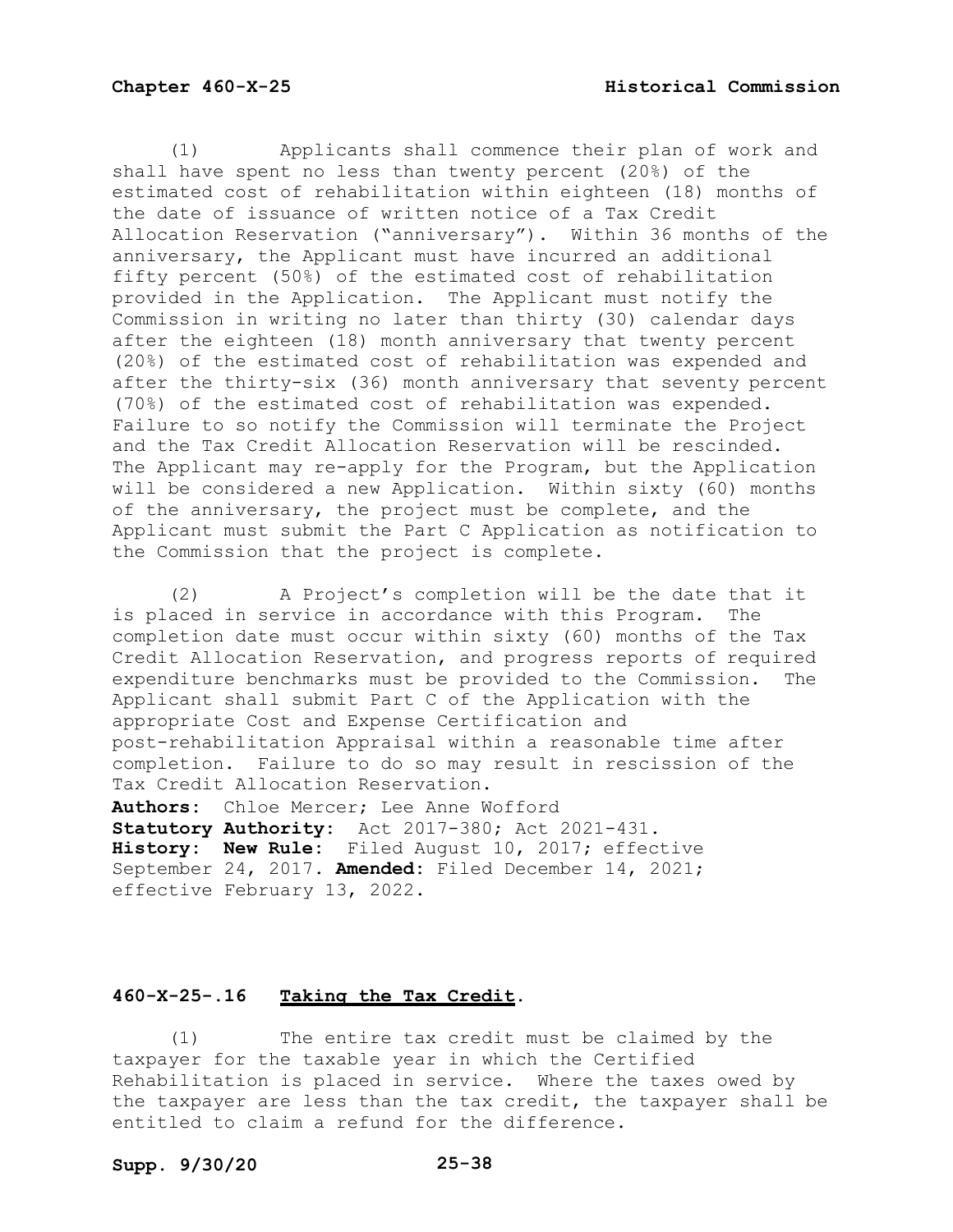(2) Recapture of any of the credit shall apply against the taxpayer who utilizes the credit, and any required adjustments to basis due to recapture shall be governed by Section 50 of the Internal Revenue Code.

(3) See the Department Administrative Code for additional tax-related aspects of Act 2017-380 and Act  $2021 - 431$ . **Authors:** Chloe Mercer; Lee Anne Wofford

**Statutory Authority:** Act 2017-380; Act 2021-431. **History: New Rule:** Filed August 10, 2017; effective September 24, 2017. **Amended:** Filed December 14, 2021; effective February 13, 2022.

**460-X-25-.17 Appeals.** Applicants or their duly authorized representatives may appeal any state official decisions related to this Program in accordance with the Alabama Administrative Procedure Act contained in Chapter 22 of Title 41. This includes all reservations, approvals, and denials, made by the Commission, Committee, or the Department with regard to an Application and Rehabilitation Plan submitted under these regulations. Appeals are an administrative review and not an adjudicative proceeding. Appeals shall be heard by the body representing the decision being appealed. Appeals must be requested in writing by the Applicant or duly authorized representative within thirty (30) days of the receipt by the owner or the owner's duly authorized representative of the decision being appealed. Appeals shall be sent to Alabama Rehabilitation Tax Credit Program, Alabama Historical Commission, 468 South Perry Street, Montgomery, AL 36130-0900 (US Mail) or 36104 (Courier delivery). The Executive Director of the Commission, the Chair of the Committee, or the Commissioner of Revenue shall determine if a hearing is necessary, and if so the appeal will be scheduled within thirty (30) days of the request. The Executive Director of the Commission, the Chair of the Committee, or the Commissioner of Revenue will coordinate with the Applicant a date, time, and location that is mutually acceptable to both parties. The Applicant will have a reasonable opportunity to present information in support of its appeal. The Executive Director of the Commission, the Chair of the Committee, or the Commissioner of Revenue will then have fifteen (15) days to issue a decision in writing as to whether or not to grant the request made in the appeal.<br>**Authors:** 

Chloe Mercer; Lee Anne Wofford **Statutory Authority:** Act 2017-380; Act 2021-431.

**Supp. 9/30/20 25-39**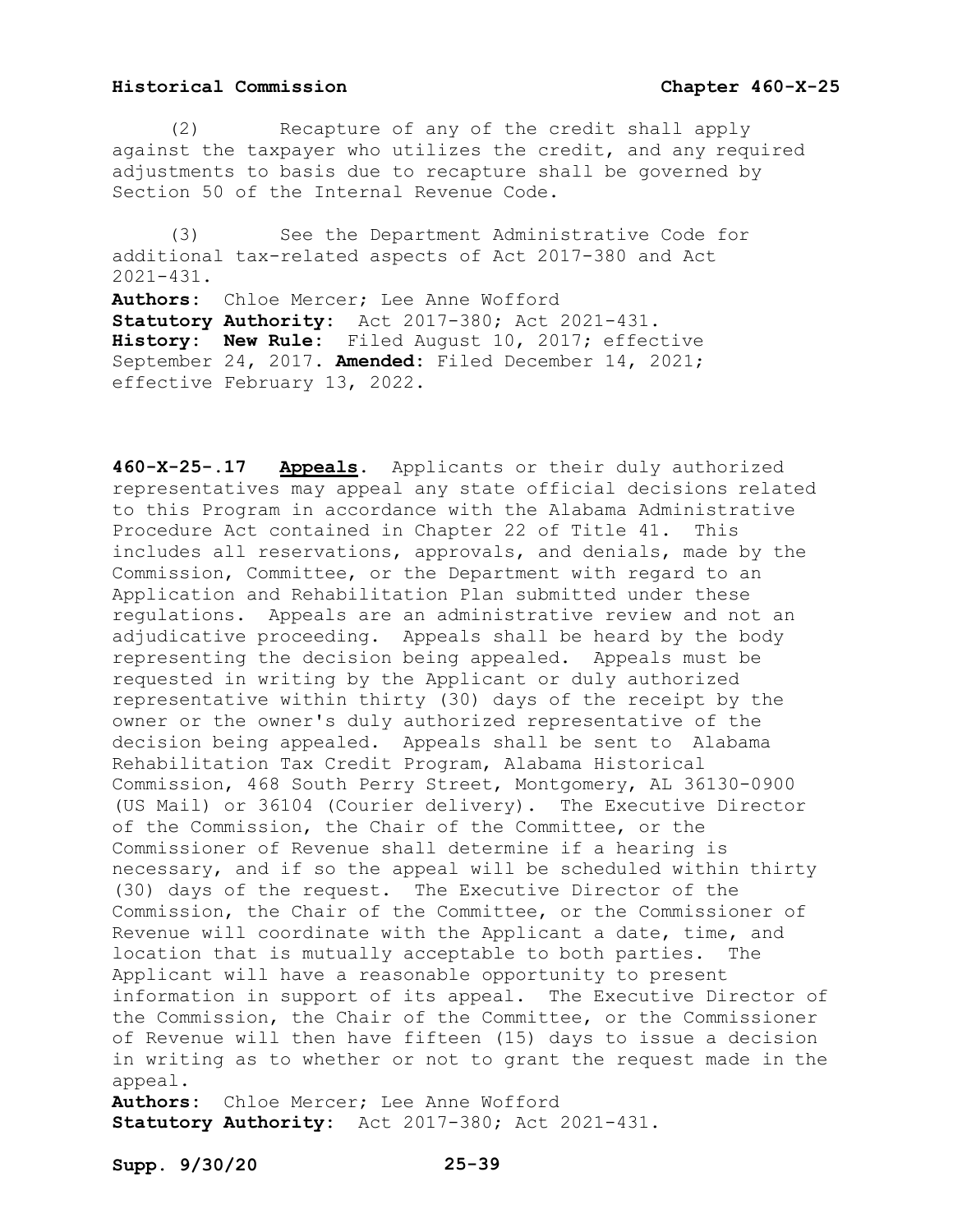## **Chapter 460-X-25 Historical Commission**

**History: New Rule:** Filed August 10, 2017; effective September 24, 2017. **Amended:** Filed December 14, 2021; effective February 13, 2022.

### **460-X-25-.18 Commission Reporting.**

(1) In the year in which the Certified Rehabilitation is placed into service for any Certified Historic Structure or Certified Historic Residential Structure for which a tax credit has been issued, the Commission shall provide notice of the Certified Rehabilitation to the taxing authority responsible for the assessment of ad valorem taxes, along with a copy of the Appraisal provided by the Owner. Upon notification, the taxing authority responsible for assessing ad valorem taxes shall complete a new assessment of ad valorem taxes for the tax year in which the building is placed in service.

(2) The Commission shall report to the Legislature in the third year following passage of this Act, and annually thereafter, on the overall economic activity, usage, and impact to the state from the Substantial Rehabilitation of Qualified Structures for which tax credits have been allowed. The information in the reports shall be consistent with the information required by the Legislature pursuant to, and shall be provided by the Commission to the Legislature in accordance with, Section 40-1-50, Code of Alabama 1975, and rules adopted thereunder. Information provided pursuant to this section is exempt from the confidentiality provisions of Section 40-2A-10, Code of Ala. 1975.

**Authors:** Chloe Mercer; Lee Anne Wofford **Statutory Authority:** Act 2017-380; Act 2021-431. **History: New Rule:** Filed August 10, 2017; effective September 24, 2017. **Amended:** Filed December 14, 2021; effective February 13, 2022.

**460-X-25-.19 Expiration Of The Tax Credits.** The Program shall expire on December 31, 2027. Projects that have received a Tax Credit Allocation Reservation on or before that date will still be eligible to receive tax credits as long as the Project meets all other requirements of the Program. **Authors:** Chloe Mercer; Lee Anne Wofford

**Statutory Authority:** Act 2017-380; Act 2021-431.

**Supp. 9/30/20 25-40**